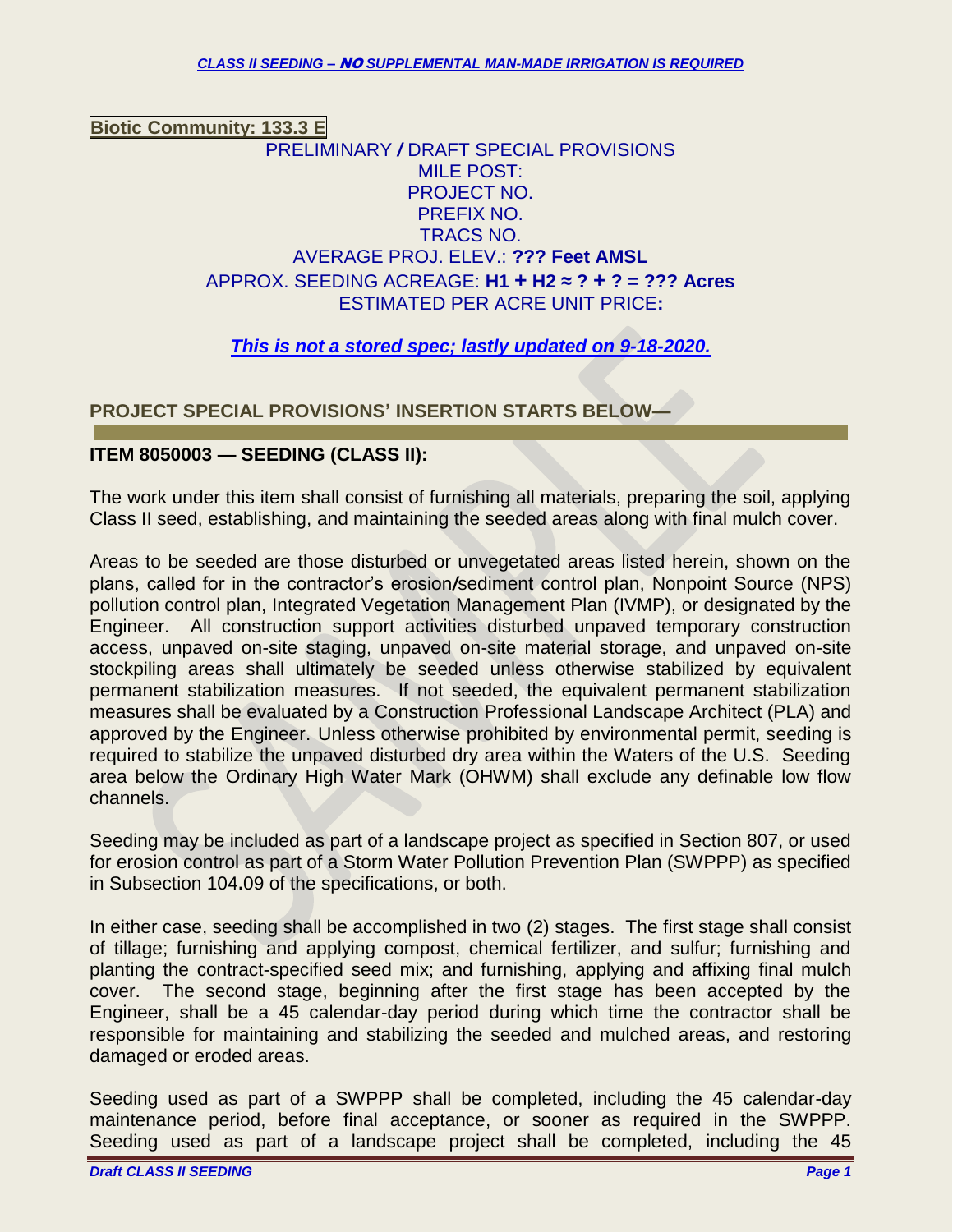calendar-day maintenance period, before the end of the Construction Phase. When seeding is part of a landscape project, the maintenance activities described herein shall be in addition to the work specified in Section 807 for landscape establishment. No time extension will be granted for seeding not completed as specified herein, including the 45 calendar-day maintenance period, prior to final acceptance or before the end of the Construction Phase as applicable.

An on-site pre-activity seeding construction meeting shall be coordinated by a Construction PLA. The necessity of half-acre (0**.**5 acre) sample demonstrative area of Class II Seeding shall be verified for the seeded areas greater than five (**>** 5) acres excluding shoulder buildup areas (edge of pavement build-up areas). The contractor shall guarantee in writing to furnish all suitable equipment for soil tillage, seeding, and mulching during pre-activity seeding construction meeting as evaluated by a Construction PLA, as well as approved by the Engineer.

#### **2.0 Materials:**

#### **2.01 General:**

Appropriate documentation, as specified below, shall be submitted to the Engineer a minimum of 30 calendar days before the start of a scheduled seeding activity. No materials shall be delivered to the site until the documentation has been approved by the Engineer.

Unless otherwise specified, Certificates of Compliance conforming to the requirements of Subsection 106**.**05 of the specifications shall be provided for all materials.

The contractor shall also provide test from accredited laboratories for all materials, as specified herein. Should the contractor perform its own testing, such test results shall also be provided to the Engineer.

#### **2.02 Seed:**

## **(A) General Requirements:**

The species, variety, and strain of seed (designated elsewhere herein as contract-specified seed) shall be as shown on the plans or as specified herein. The contract-specified seed shall be obtained from seed suppliers through harvesting of wildland collections, or field-grown seeds grown prior to or during the contract period.

A Certificate of Analysis for each seed species shall be furnished to the Engineer at least four (4) weeks prior to seeding construction. No seed shall be furnished to, or delivered to the project until approved by the Engineer and Roadside Development. The Certificates of Analysis shall contain the following information for each seed sample: the test results of the Fifty States Noxious Weed list, all seeds including weed seeds listed, purity and germination, tetrazolium test results, when used and any pathology found to be present. The sample testing, when available for the native plant species, shall use the rules for testing seeds published by the "Association of Official Seed Analysts" or the "Society of Commercial Seed Technologists".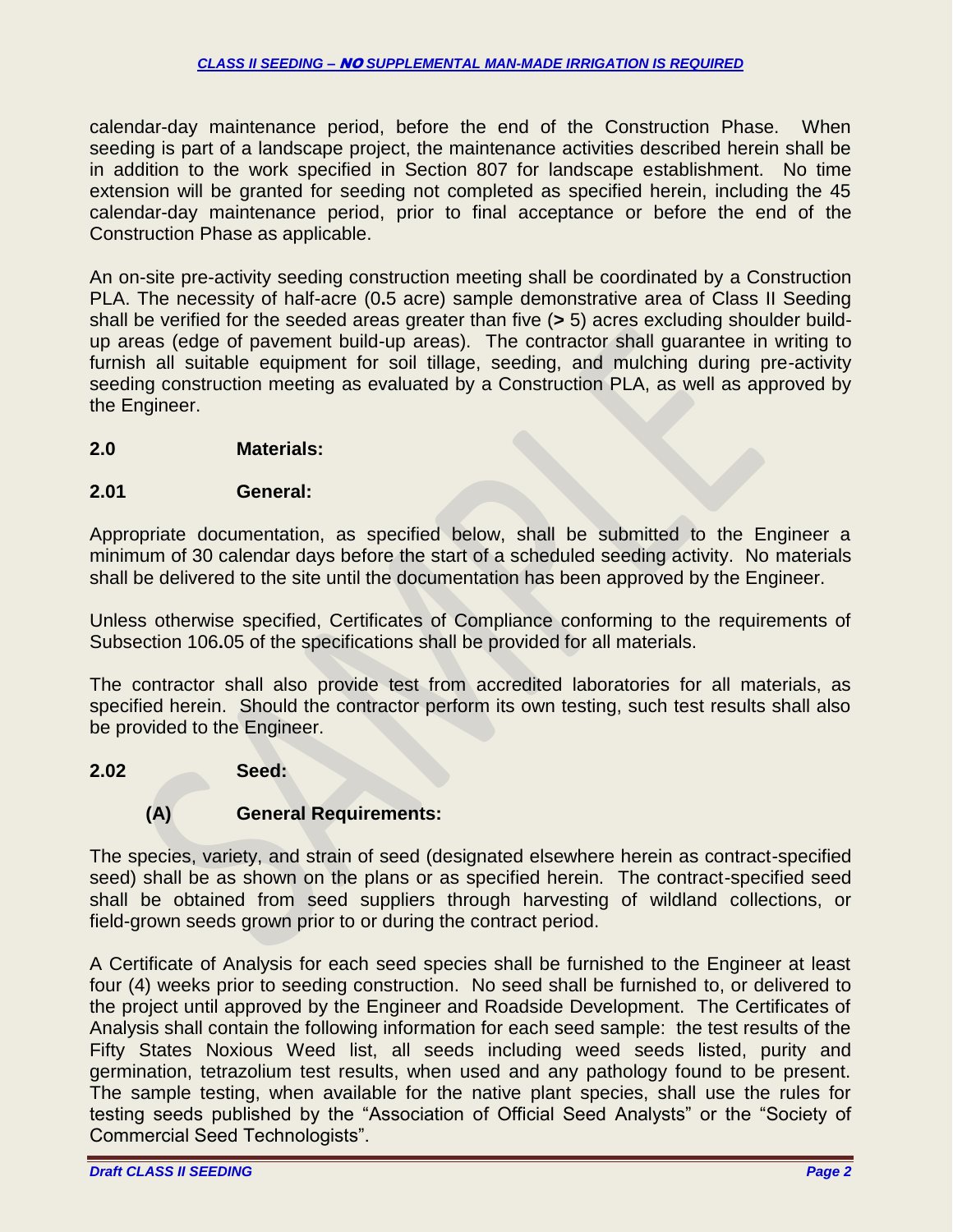If the samples indicate species listed as noxious, restricted or invasive, the lot will be rejected or evaluated for use on the project. The list of noxious, restricted or invasive species is located at Roadside Development and linked to the following website:

#### *[http://www.azdot.gov/business/engineering-and-construction/roadway-engineering/roadside](http://www.azdot.gov/business/engineering-and-construction/roadway-engineering/roadside-development)[development](http://www.azdot.gov/business/engineering-and-construction/roadway-engineering/roadside-development)*

Within 30 calendar days after the award of contract, the contractor shall submit the name of the seeding subcontractor to be used, along with written confirmation from seed suppliers and*/*or collectors, on their letterhead, that the source(s) for the contract-specified seed has been secured. A minimum of three (3) separate confirmation letters from seed suppliers, providers and*/*or collectors shall be presented through the Engineer for a Construction PLA's evaluation within context from reliable sources. If any of the contract-specified seed is expected to be unavailable prior to the time specified for seeding, in accordance with Subsection 2**.**02(B) below, the contractor shall notify the Engineer at this same time.

The seed shall be delivered to the project site unmixed in standard, sealed, undamaged containers for each seed species. Each container shall be labeled in accordance with the appropriate provisions of the Arizona Revised Statutes and the U.S. Department of Agriculture rules and regulations under the Federal Seed Act. Labels shall indicate the scientific genus, species, subspecies*/*varieties or strains of seed, the percentage of germination, purity, weed content, and testing information. Unless otherwise approved by Roadside Development Section through the Engineer, the date of analysis for Tetrazolium Test **(**TZ**)** shall not be more than 15 months prior to the delivery date from a seed provider*/*supplier. A Certificate of Analysis from an accredited seed-testing laboratory, and conforming to Subsection 106**.**05 of the specifications, shall accompany each container of seed.

Unless otherwise approved by Roadside Development through the Engineer, weed content of the contract-specified seed mix shall not exceed 0**.**5 percent (**≤** 0**.**5*%*).

In addition to Federal Seed Act Regulations, unless otherwise approved by Roadside Development through the Engineer, the contamination of seed lots from the following noxious */* invasive plant species shall not be permitted.

| <b>NOXIOUS / INVASIVE WEEDS WATCH LIST</b><br>FOR THE CONTAMINATED SEED LOTS                                                                                |                                                                            |  |  |
|-------------------------------------------------------------------------------------------------------------------------------------------------------------|----------------------------------------------------------------------------|--|--|
| <b>COMMON NAME</b><br><b>SCIENTIFIC NAME</b>                                                                                                                |                                                                            |  |  |
| Amaranthus retroflexus                                                                                                                                      | Redroot Amaranth / Redroot Pigweed /<br>Red-Rooted Pigweed / Rough Pigweed |  |  |
| Bassia scoparia (syn. Kochia scoparia)                                                                                                                      | Kochia / Fireweed                                                          |  |  |
| Bothriochloa bladhii (syn. Andropogon<br>bladhii / Andropogon caucasicus /<br>Andropogon intermedius / Bothriochloa<br>caucasica / Bothriochloa intermedia) | <b>Caucasian Bluestem</b>                                                  |  |  |
| Bothriochloa ischaemum                                                                                                                                      | <b>Yellow Bluestem</b>                                                     |  |  |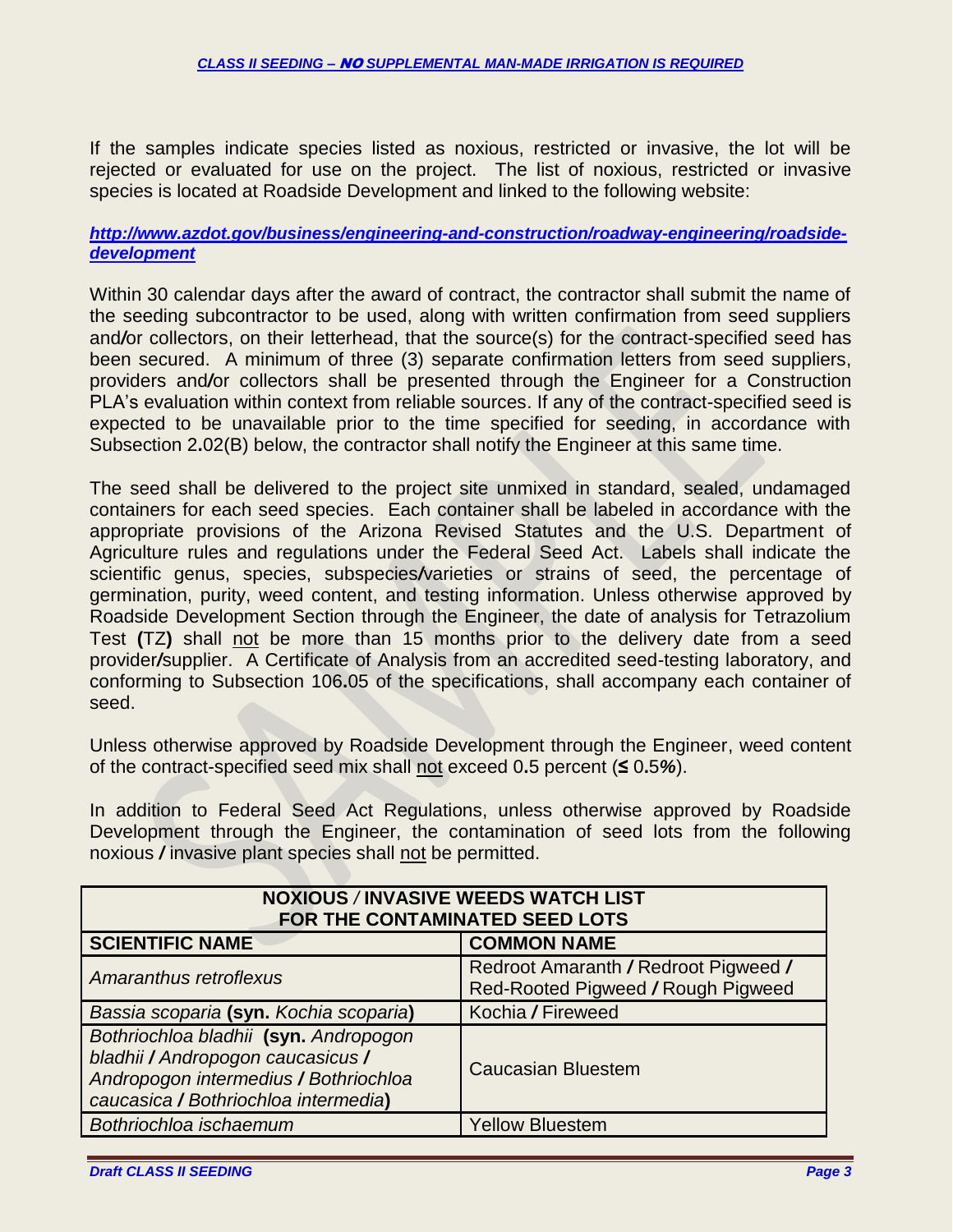| <b>NOXIOUS /INVASIVE WEEDS WATCH LIST</b>                                                                 |                                                                                                                |  |
|-----------------------------------------------------------------------------------------------------------|----------------------------------------------------------------------------------------------------------------|--|
| FOR THE CONTAMINATED SEED LOTS                                                                            |                                                                                                                |  |
| <b>SCIENTIFIC NAME</b>                                                                                    | <b>COMMON NAME</b>                                                                                             |  |
| Brassica tournefortii                                                                                     | Sahara Mustard / Mediterranean Mustard<br>/ Prickly Turnip                                                     |  |
| <b>Bromus tectorum</b>                                                                                    | Cheatgrass / Downy Brome / Broncograss<br>/Downy Chess / Soft Chess / Drooping<br><b>Brome</b>                 |  |
| Cynodon dactylon (syn. Capriola dactylon)                                                                 | <b>Bermudagrass / Devilgrass</b>                                                                               |  |
| Cenchrus spinifex (syn. Cenchrus incertus<br>/ Cenchrus pauciflorus / Cenchrus<br>parviceps <b>)</b>      | Field Sandbur / Coastal Sandbur /<br><b>Common Sandbur</b>                                                     |  |
| Chorispora tenella                                                                                        | Crossflower / Purple Mustard / Blue<br>Mustard / Musk Mustard / Beanpodded<br><b>Mustard / Tenella Mustard</b> |  |
| Eragrostis lehmanniana                                                                                    | <b>Lehmann Lovegrass</b>                                                                                       |  |
| Euphorbia esula                                                                                           | Leafy Spurge / Green Spurge / Wolf's Milk                                                                      |  |
| Euphorbia prostrata (syn. Chamaesyce<br>prostrata / Euphorbia chamaesyce)                                 | Prostrate Spurge / Prostrate Sandmat /<br><b>Ground Spurge / Blue Weed</b>                                     |  |
| Onopordum acanthium                                                                                       | <b>Scotch Thistle / Cotton Thistle</b>                                                                         |  |
| Pennisetum ciliare (syn. Cenchrus ciliaris)                                                               | <b>Buffelgrass / African Foxtail Grass</b>                                                                     |  |
| Physalis spp.                                                                                             | Ground Cherry / Jerusalem Cherry /<br><b>Strawberry Tomato</b>                                                 |  |
| Salsola kali subsp. tragus (syn. Salsola<br><i>iberica</i> )                                              | <b>Russian Thistle / Tumbleweed</b>                                                                            |  |
| Setaria faberi                                                                                            | Japanese Bristlegrass / Giant Foxtail                                                                          |  |
| Setaria pumila (syn. Chaetochloa glauca /<br>Chaetochloa lutescens / Panicum glaucum<br>/ Setaria glauca) | Yellow Foxtail / Pigeon Grass / Yellow<br><b>Bristlegrass</b>                                                  |  |
| Setaria viridis                                                                                           | Green Bristlegrass / Pigeon Grass / Wild<br>Millet / Green Foxtail                                             |  |
| Solanum physalifolium (syn. Solanum<br>physalifolium / Solanum sarachoides /<br>Solanum villosum)         | Hoe Nightshade / Argentine Nightshade /<br>Green Nightshade / Hairy Nightshade                                 |  |
|                                                                                                           |                                                                                                                |  |

The contractor shall provide all seed tag labels to the Engineer. No payment will be made for seed until tag labels and Certificates of Analysis from all seed to be used on the project have been submitted as specified.

Both the contractor and the seed supplier shall store seed under dry conditions, at temperatures of between 35 °F and 120 °F, and out of direct sunlight. Prior to using the seed, the contractor, as well as seed supplier, shall both provide a certification letter to the Engineer verifying that the seed was stored as specified herein.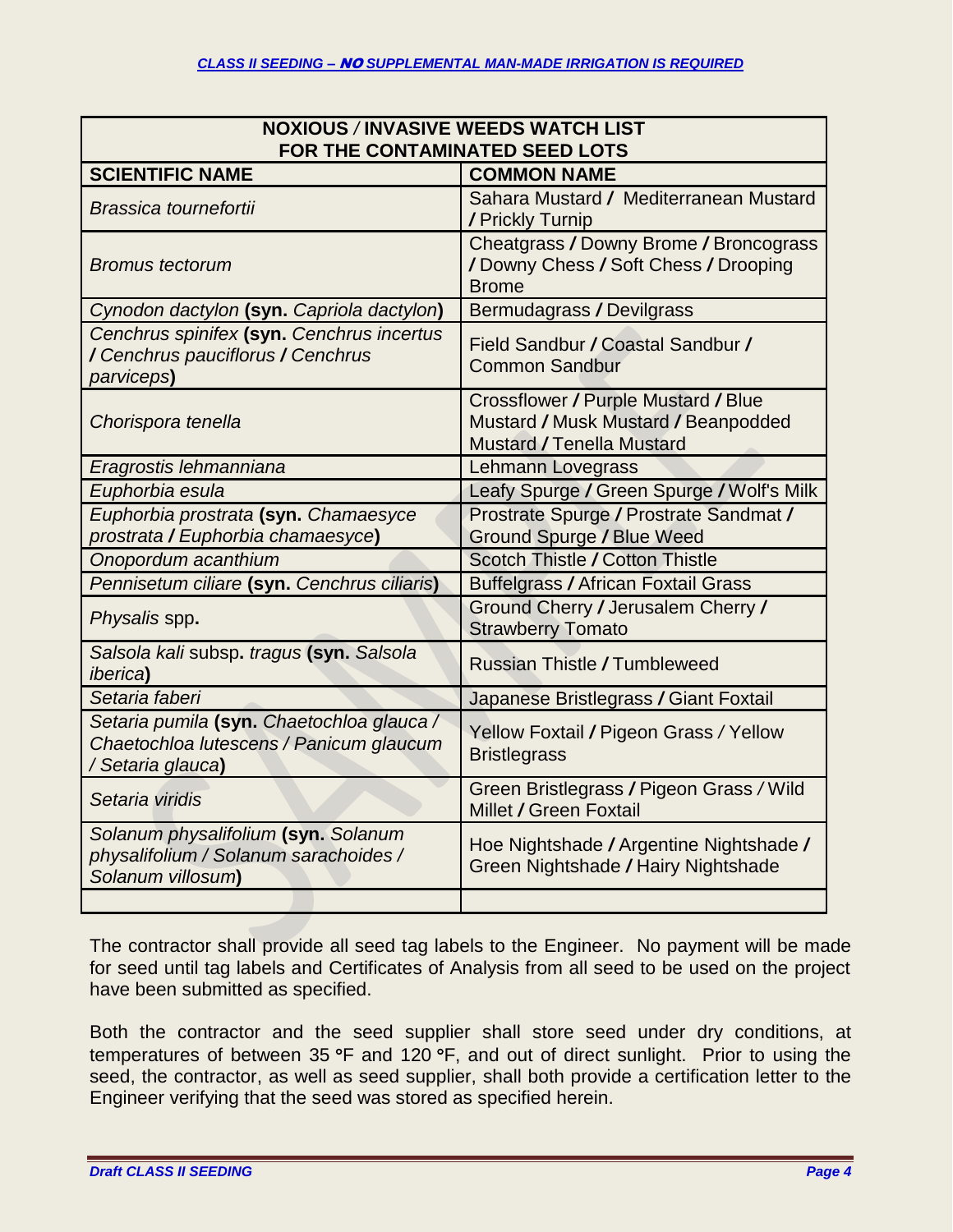Legume seed shall be inoculated with appropriate bacteria cultures approved by the Engineer, in accordance with the culture manufacturer's instructions.

Tetrazolium staining shall be acceptable to test for germination and hard seed. Cut or fill testing will not be allowed. As directed by the Engineer, seeds with an expiration date past the acceptable test date or not meeting the specified conditions for storage shall be retested by the contractor. The Engineer may perform random sampling of seeds throughout the project. Mixing of the specified seed at the project site shall be under the supervision of the Engineer.

Application rates of seed as specified are for Pure Live Seed (PLS). PLS is determined by multiplying the sum of the percent germination of seeds, including hard or dormant seeds, by the percent purity.

Seed mix species and the PLS rates are shown in Table 1-a and 1-b below**:**

**SEED MIX H1** shall be **?** Acre applied within the traffic clear zone*/*recovery areas as defined in ADOT Roadway Design Guidelines **(**303**.**2 to 303**.**3 Roadside Recovery Area**)** and shown in the revegetation (seeding) */* erosion control layout plans. This includes unpaved construction disturbed areas from the shoulder wedge to centerline of ditch along cuts or to the limits of the recovery area at fills, median areas, new shoulder build-up areas, and all unpaved disturbed soil areas within 20 feet behind the guardrails*/*barrierwalls. Seed Mix **H1** shall also be applied to the unpaved disturbed dry area within the Waters of the U**.**S**.** and roadside ditches outside of the inlets and outlets of drainage facilities acceptable by the Environmental Permit and as directed by the Engineer.

| TABLE 1-a                              |                              |                                          |                                                          |
|----------------------------------------|------------------------------|------------------------------------------|----------------------------------------------------------|
| <b>SEED MIX H1</b>                     |                              |                                          |                                                          |
| <b>Botanical Name</b>                  | <b>Common Name</b>           | <b>PLS Rate</b><br>(Pounds)<br>Per Acre) | <b>Per Pound Value</b><br>for Substitution<br>(see text) |
| Aristida purpurea                      | <b>Purple Threeawn</b>       | 2                                        | \$37                                                     |
| Bouteloua aristidoides                 | <b>Needle Grama</b>          | 1                                        | \$20                                                     |
| Bothriochloa barbinodis                | <b>Cane Beardgrass</b>       | 1                                        | \$45                                                     |
| Bouteloua barbata                      | <b>Sixweeks Grama</b>        | 1                                        | \$30                                                     |
| Bouteloua curtipendula<br>cv. Vaughn * | <b>Sideoats Grama</b>        | 1                                        | \$13                                                     |
| Bouteloua gracilis cv.<br>Hachita      | <b>Blue Grama</b>            | 1                                        | \$15                                                     |
| Baileya multiradiata                   | <b>Desert Marigold</b>       | 0.75                                     | \$75                                                     |
| Bouteloua rothrockii                   | <b>Rothrock's Grama</b>      | 0.5                                      | \$55                                                     |
| Digitaria californica                  | <b>Arizona Cottontop</b>     | 1                                        | \$45                                                     |
| Dalea purpurea                         | <b>Violet Prairie Clover</b> | $\overline{2}$                           | \$37                                                     |
| Distichlis stricta                     | <b>Desert Saltgrass</b>      | $\overline{2}$                           | \$60                                                     |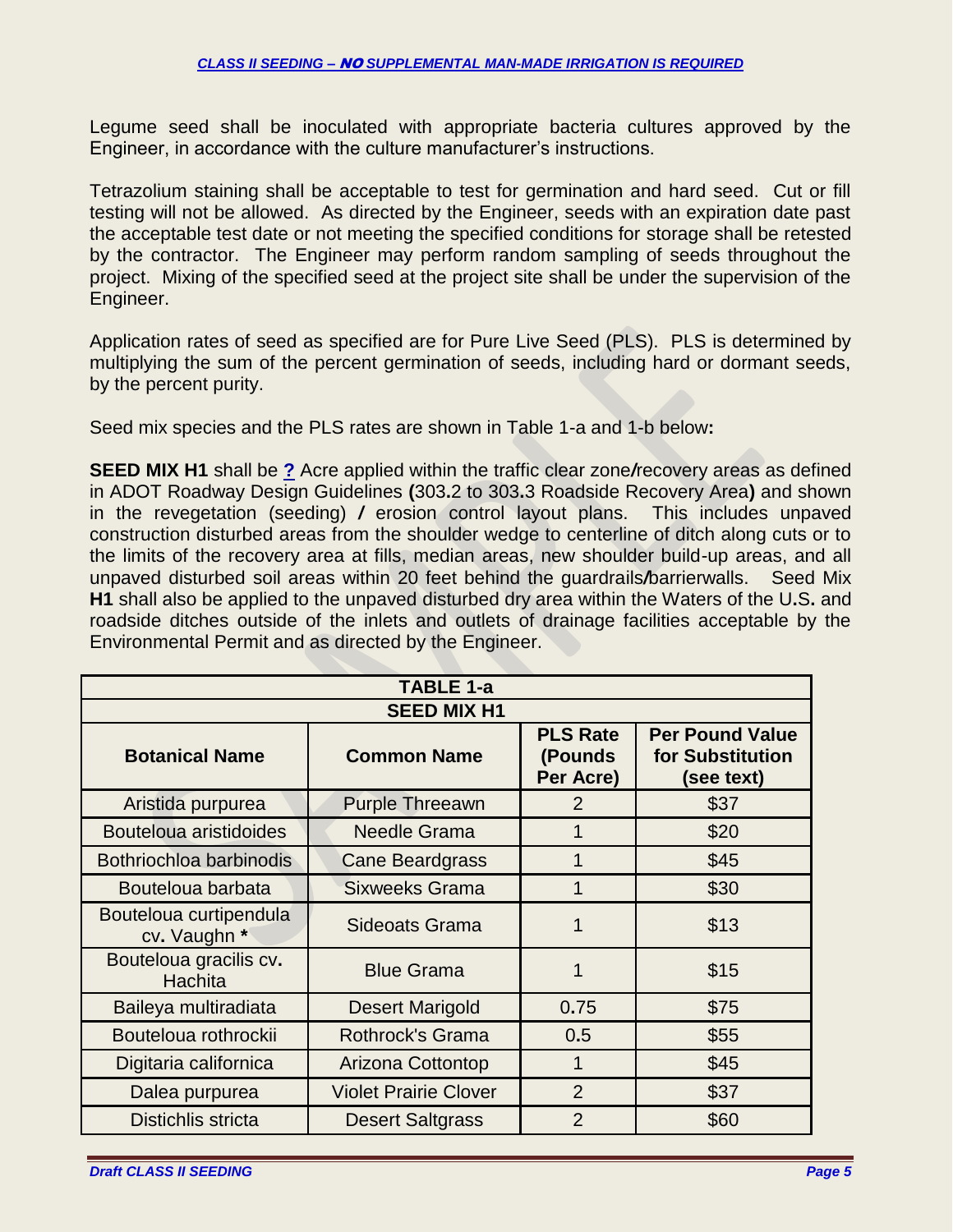#### *CLASS II SEEDING –* NO *SUPPLEMENTAL MAN-MADE IRRIGATION IS REQUIRED*

| Glandularia gooddingii                                  | Gooding Verbena                | 0.5            | \$135      |
|---------------------------------------------------------|--------------------------------|----------------|------------|
| Gaillardia pulchella                                    | Firewheel                      | 1.5            | \$20       |
| Hilaria berlangeri                                      | <b>Curly Mesquitegrass</b>     | $\overline{2}$ | \$45       |
| Lesquerella gordonii                                    | Gordon's Bladderpod            | 1              | \$40       |
| Lupinus sparsiflorus                                    | <b>Desert Lupine</b>           | 0.5            | \$90       |
| Lupinus succulentus                                     | <b>Arroyo Lupine</b>           | 5              | \$30       |
| Phacelia crenulata                                      | <b>Arizona Desert Bluebell</b> | 1              | \$30       |
| Penstemon eatonii                                       | <b>Firecracker Penstemon</b>   | 1              | \$70       |
| Penstemon palmeri                                       | <b>Palmer Penstemon</b>        | 1              | \$75       |
| Pascopyrum smithii                                      | <b>Western Wheatgrass</b>      | 1              | \$15       |
| Sporobolus airoides                                     | <b>Alkali Sacaton</b>          | 1              | \$25       |
| Senna covesii                                           | <b>Coues Cassia</b>            | 2.5            | \$35       |
| Sporobolus cryptandrus                                  | <b>Sand Dropseed</b>           | 0.25           | \$10       |
| Sitanion hystrix (syn.<br>Elymus elymoides)             | <b>Squirrel-tail Grass</b>     | 3              | \$45       |
| Schizachyrium<br>scoparium                              | <b>Little Bluestem</b>         | 1.1            | \$10       |
|                                                         |                                |                |            |
| <b>Estimated Per Acre Subtotal Value for Seeds Only</b> |                                |                | \$1,393.25 |

**SEED MIX H2** shall be ? Acres applied to revegetation areas beyond the traffic clear zone*/*recovery areas as well as all unpaved disturbed soil areas not covered under H1 and as shown in the revegetation (seeding) */* erosion control layout plans. Seed Mix **H2** shall NOT be placed within the traffic clear zone*/*recovery area as defined in ADOT Roadway Design Guidelines **(**303**.**2 to 303**.**3 Roadside Recovery Area**).** Seed Mix **H2** shall NOT be used within 20 feet behind guardrails*/*barrierwalls, or within 20 feet of the inlets and outlets of drainage facilities. Seed Mix **H2** shall NOT be applied to the dry flow paths of the inlets and outlets of drainage facilities. Seed Mix **H2** shall promote functional landscape ecological restoration of disturbed site acceptable by the Environmental Permit and as evaluated*/*directed by a Construction PLA through the Engineer.

| <b>TABLE 1-b</b>       |                            |                                         |                                                          |
|------------------------|----------------------------|-----------------------------------------|----------------------------------------------------------|
| <b>SEED MIX H2</b>     |                            |                                         |                                                          |
| <b>Botanical Name</b>  | <b>Common Name</b>         | <b>PLS Rate</b><br>(Pounds<br>Per Acre) | <b>Per Pound Value</b><br>for Substitution<br>(see text) |
| Acacia angustissima    | Fern Acacia                |                                         | \$43                                                     |
| Acacia greggii         | <b>Catclaw Acacia</b>      |                                         | \$17                                                     |
| Aristida purpurea      | <b>Purple Threeawn</b>     | $\overline{2}$                          | \$37                                                     |
| Arctostaphylos pungens | <b>Pointleaf Manzanita</b> | 0.5                                     | \$80                                                     |
| Bouteloua aristidoides | <b>Needle Grama</b>        | $\mathcal{P}$                           | \$20                                                     |

*Draft CLASS II SEEDING Page 6*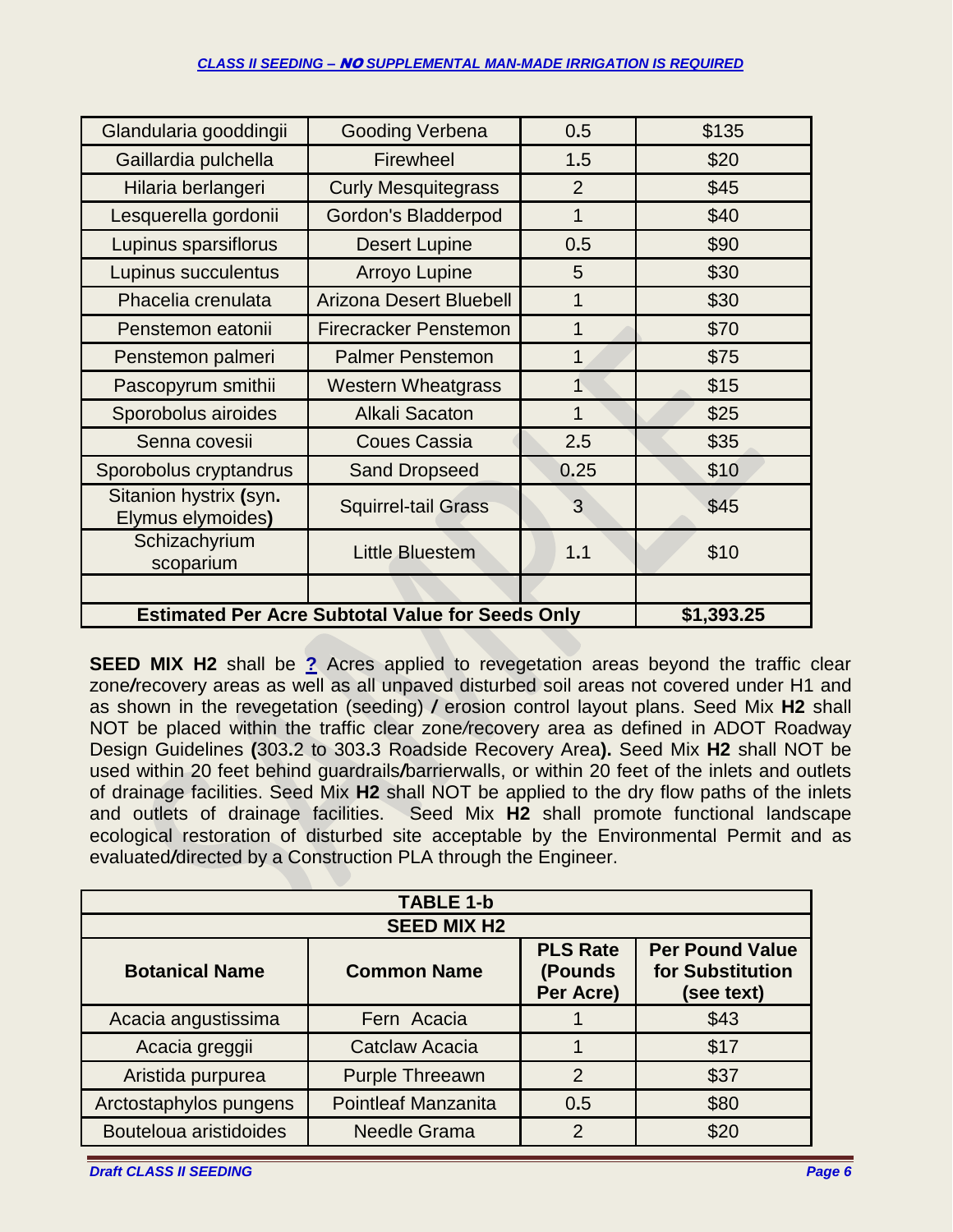#### *CLASS II SEEDING –* NO *SUPPLEMENTAL MAN-MADE IRRIGATION IS REQUIRED*

| Bothriochloa barbinodis                                               | <b>Cane Beardgrass</b>                | $\mathbf 1$    | \$45  |
|-----------------------------------------------------------------------|---------------------------------------|----------------|-------|
| Bouteloua curtipendula<br>cv. Vaughn *                                | <b>Sideoats Grama</b>                 | $\overline{2}$ | \$13  |
| Bouteloua gracilis cv.<br>Hachita                                     | <b>Blue Grama</b>                     | $\mathbf{1}$   | \$15  |
| Baileya multiradiata                                                  | <b>Desert Marigold</b>                | 0.25           | \$75  |
| Bouteloua rothrockii                                                  | Rothrock's Grama                      | 0.5            | \$55  |
| Cupressus arizonica var.<br>glabra                                    | Smooth-bark Arizona<br><b>Cypress</b> | 0.75           | \$85  |
| Calliandra eriophylla                                                 | <b>Fairy Duster</b>                   | 1.5            | \$95  |
| Dalea purpurea                                                        | <b>Violet Prairie Clover</b>          | $\overline{2}$ | \$37  |
| Ericameria laricifolia                                                | <b>Turpentine Bush</b>                | 1              | \$45  |
| Hilaria berlangeri                                                    | <b>Curly Mesquitegrass</b>            | $\overline{2}$ | \$45  |
| Juniperus monosperma                                                  | One-seed Juniper                      | 1              | \$45  |
| Lesquerella gordonii                                                  | <b>Gordon's Bladderpod</b>            | $\overline{1}$ | \$40  |
| Lupinus sparsiflorus                                                  | <b>Desert Lupine</b>                  | 0.5            | \$90  |
| Lupinus succulentus                                                   | <b>Arroyo Lupine</b>                  | 3              | \$30  |
| Mimosa aculeaticarpa                                                  | <b>Catclaw Mimosa</b>                 | 0.75           | \$23  |
| Muhlenbergia porteri                                                  | <b>Bush Muhly</b>                     | 0.1            | \$230 |
| Nolina microcarpa                                                     | <b>Bear Grass</b>                     | $\overline{2}$ | \$35  |
| Phacelia crenulata                                                    | <b>Arizona Desert Bluebell</b>        | 0.75           | \$30  |
| Penstemon eatonii                                                     | <b>Firecracker Penstemon</b>          | 1.5            | \$70  |
| Pascopyrum smithii                                                    | <b>Western Wheatgrass</b>             | 0.5            | \$15  |
| Rhus ovata                                                            | <b>Sugar Sumac</b>                    | $\mathbf{1}$   | \$39  |
| Rhus trilobata                                                        | <b>Three-Leaf Sumac</b>               | 0.5            | \$55  |
| Senna covesii                                                         | <b>Coues Cassia</b>                   | 2.5            | \$35  |
| Sporobolus cryptandrus                                                | <b>Sand Dropseed</b>                  | 0.25           | \$10  |
| Schizachyrium<br>scoparium                                            | <b>Little Bluestem</b>                | 1              | \$10  |
|                                                                       |                                       |                |       |
| <b>Estimated Per Acre Subtotal Value for Seeds Only</b><br>\$1,393.25 |                                       |                |       |

**\*** Niner may be furnished if Vaughn is determined by Roadside Development as unavailable from seed sources.

# **(B) Seed Substitution:**

No substitution of the contract-specified seed will be allowed unless evidence is submitted documenting that the contractor has made a diligent effort to obtain the contract-specified seed from either seed suppliers or collectors, and that the contract-specified seed will not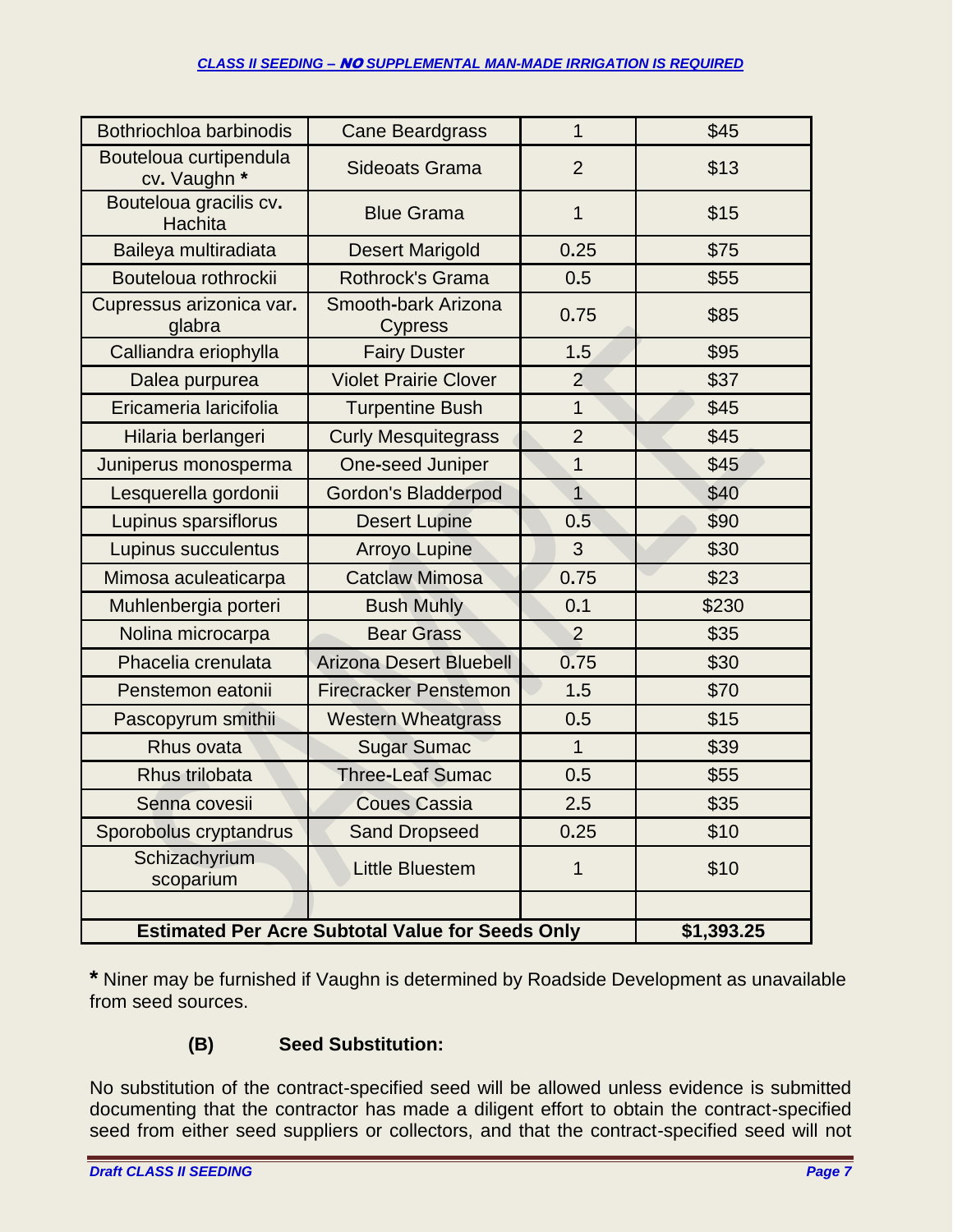become available prior to the time specified for seeding in the contractor's approved construction schedule.

The contractor may also request a substitution if the lowest price available for the contract-specified seed is greater than two (2**.**0) times the value shown in Table 1. The contractor shall provide documentation from a minimum of three (3) seed suppliers or collectors supporting such request. Documentation shall include copies of the invoices from each supplier or collector. Only those invoices obtained within three (3) weeks of the time specified for seeding in the contractor's approved construction schedule will be acceptable.

Should a substitution of the contract-specified seed be requested for one of the two (2) reasons specified above, and the contractor's documentation is approved by the Engineer, the Department's Roadside Development Section will specify an alternate seed within five (5) working days of the Engineer's approval of the contractor's documentation. The alternate seed will only be allowed when there is an insufficient quantity of the contractspecified seed, as determined in the previous two (2) paragraphs, for the areas to be seeded as called for herein or as required for erosion control. The contractor shall obtain and apply the alternate seed, as required, to all such remaining areas. Unless otherwise approved by the Engineer, the approved alternate seed will only be allowed until such time that contract-specified seed meeting the availability and price requirements specified herein can be provided.

For each pound of contract-specified seed not provided by the contractor, the value indicated in Table 1 will be deducted from the contract amount. The price per pound for the alternate seed selected by the Department, as specified above, will be determined in accordance with Subsection 109**.**04(D)(2) of the specifications. No additional adjustments will be made for substituting the alternate seed, the costs being considered as included in the contract item for seeding.

No payment will be made for areas seeded with unapproved seed. No payment will be made for areas seeded until the entire approved seed mix **(**including all authorized seed substitutions*/*adjustments**)** is executed.

# **2.03 Tacking Agent:**

Tacking agent shall be a naturally occurring organic compound, and shall be non-toxic. The tacking agent shall be a product typically used for binding soil and mulch in seeding or erosion control operations. Approved types shall consist of mucilage or gum by dry weight as active ingredient obtained from guar or plantago. The tacking agent shall be labeled indicating the type and mucilage purity.

The contractor shall have the tacking agent swell volume tested by an approved testing laboratory using the USP method. The standard swell volume shall be considered as 30 milliliters per gram. Material shall have a swell volume of at least 24 milliliters per gram. Certified laboratory test results for homogenous consistency shall be furnished to the Engineer for each shipment of tacking agent to be used on project areas. Tacking agent rates shall be adjusted to compensate for swell volume variation. Material tested with lesser swell volume shall have the tacking agent rate increased by the same percentage of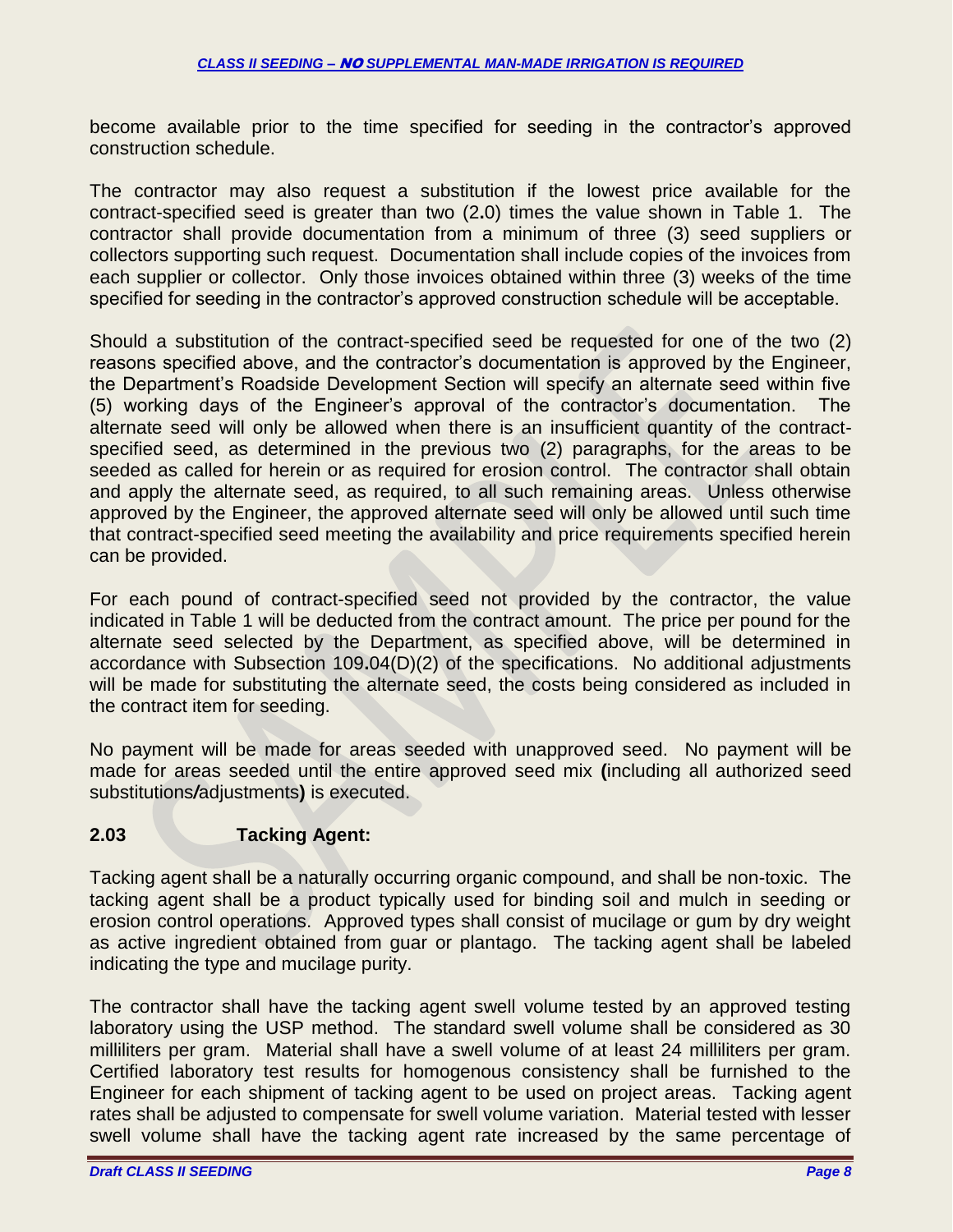decrease in swell volume from the standard 30 milliliters per gram. Material tested with greater volume may reduce tacking agent rates by the same percentage of increase in swell volume from the standard 30 milliliters per gram. Tacking agent shall be pure material without starches, bentonite, or other compounds that would alter the swell volume test results of mucilage, or the effectiveness of the tacking.

## **2.04 Thermally-Refined Wood Fiber:**

Wood cellulose fiber mulch shall conform to the requirements of Subsection 805-2**.**03 of the Standard Specifications, except as modified herein, and shall be from thermo-mechanically processed wood, processed to contain no growth germination inhibiting factors. The mulch shall be from virgin wood manufactured and processed so the fibers will remain in uniform suspension in water under agitation to form homogenous slurry. Paper products will not be considered as virgin wood. The thermally-refined wood fiber mulch shall have the properties shown in Table 2 below:

| <b>TABLE 2</b>                  |                           |  |
|---------------------------------|---------------------------|--|
| Virgin Wood Cellulose Fiber     | 90% min.                  |  |
| <b>Recycled Cellulose Fiber</b> | 10% max.                  |  |
| <b>Ash Content</b>              | $0.8\% + 0.3\%$           |  |
| pH                              | $4.5 + (-1.0)$            |  |
| <b>Water Holding Capacity</b>   | 10: 1 (water: fiber) Min. |  |

## **2.05 Weed Free Straw Mulch:**

## **(A) General:**

Straw mulch including barley straw shall conform to the requirements of Subsection 805- 2**.**03 of the Standard Specifications, except as modified herein, and shall be from the current season's crop. A letter of certification from the supplier shall be required stating that the straw was baled less than twelve (12) months from the delivery date. Additionally, a bill of sale for straw material shall be presented for a Construction PLA's evaluation within context from reliable sources through the Engineer.

All straw, including hydraulically applied straw, shall be free from noxious weeds in compliance with the standards and procedures of the North American Weed Management Association (NAWMA) or the Arizona Crop Improvement Association (ACIA). contractor shall provide documentation, including a transit certificate, and appropriate labels and*/*or marking twine, from the ACIA or NAWMA that straw materials to be used for mulch are free of noxious weeds. The straw shall be accompanied by the certification, labels and*/*or marking twine at the time of delivery to the project site. Straw delivered to the project without such information will be rejected, and promptly removed from the project.

Rye straw and oat straw will not be acceptable.

# **(B) Weed Free Straw Mulch for Hydraulic Application:**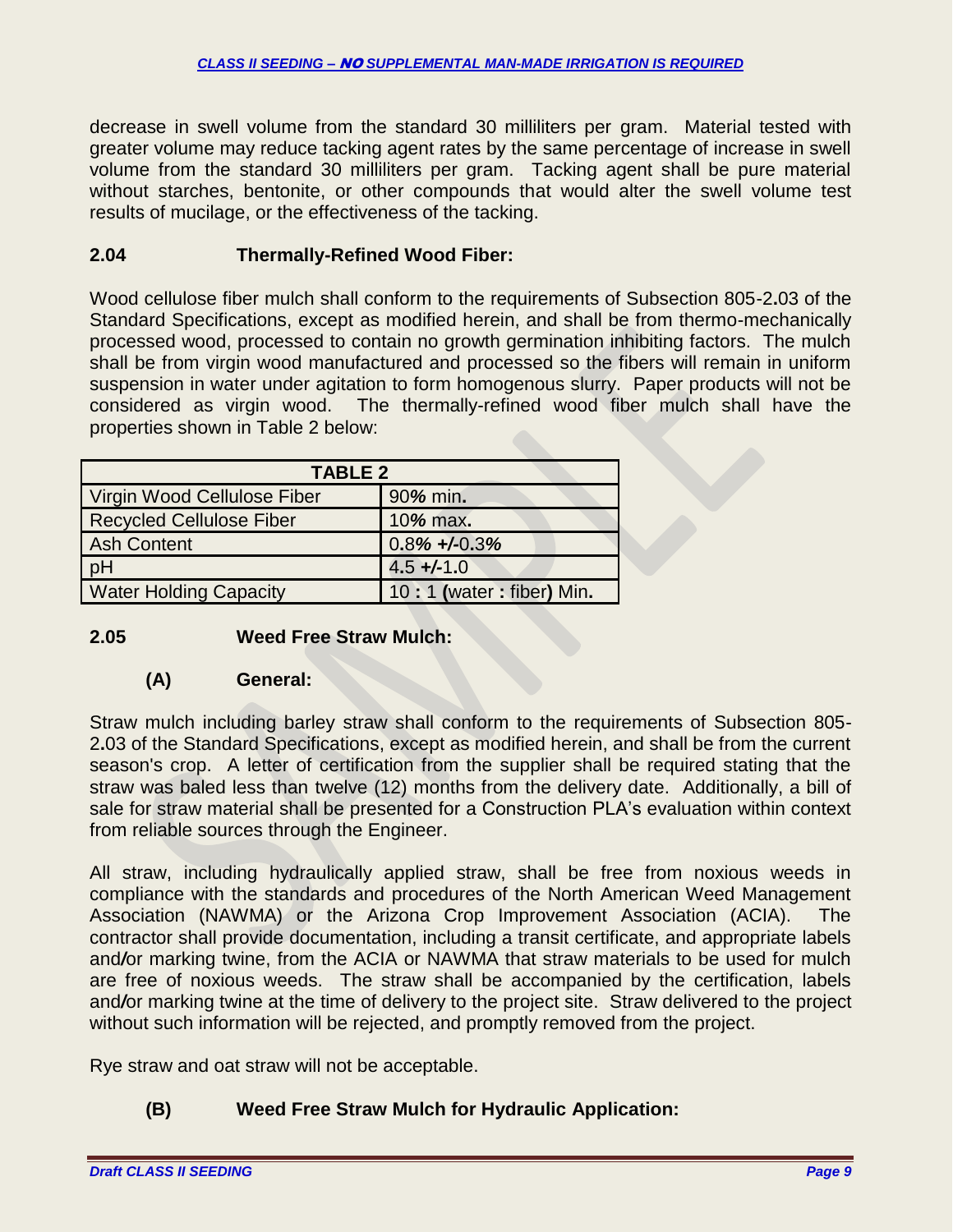Hydraulically applied straw mulch shall be wheat, barley, or rice straw processed to various particle sizes, mixed with water and tacking material, and applied as a non-clogging slurry using a hydroseeder. A minimum of 70 percent (70*%*) of the wheat, barley, or rice straw in the mix shall be not less than 1*/*2 inch ± 1*/*4 inch in length. Straw particles may be longer provided that the particles can be used with the selected hydroseeder without clogging. Hydraulically applied straw mulch, as furnished by the manufacturer, may contain up to ten **(**10**)** percent paper or cotton materials in dry weight. Hydraulically applied straw mulch shall also contain 20 percent (20*%*) of wood fiber in dry weight. The combined dry weight percentage of paper, cotton, and wood fiber materials together shall be not less than 15 percent (15*%*) nor more than 30 percent (30*%*) of the hydraulically applied straw mulch. The date of installation of hydraulically applied straw mulch cover shall be less than twelve (12) months from the date of production. The date of production of hydraulically applied straw mulch material shall be presented for a Construction PLA's verification through the Engineer. All hydraulically applied straw mulch material shall also meet the requirements of Subsection 805-2**.**05 (A) stated above.

# **2.06 Slow-release Chemical Fertilizer and Sulfur:**

Chemical fertilizer shall conform to the requirements of Subsection 805-2.06 of the specifications and shall be the kind hereafter specified. Fertilizer shall be composed of a mixture of one part sulfur-coated urea 25-4-8, one part monammonium phosphate 11-52-0, and one part methylene urea 38-0-0. The sulfur-coated urea, a blended fertilizer 25-4-8, shall have approximately 80 percent (80*%*) of the nitrogen defined as slow release, and contain five (5) percent Iron, ten (10) percent sulfur and trace amounts of zinc and manganese. The result shall be a 24-18-2 chemical blended fertilizer, as specified herein.

In addition to the fertilizer mixture, agricultural sulfur compounds, comprised of between 80 percent (80*%*) and 96 percent (96*%*) sulfur, shall be applied at the rate specified in Section 3.02. Chemical fertilizer and sulfur shall not be applied for the seeding area below the OHWM.

# **2.07 Water:**

Water shall be free of oil, acid, salts or other substances which are harmful to plants. All non-potable water shall be tested for its suitability for seeding*/*planting with the water quality-related concerns of salinity, pathogens and contaminants. The water quality testing result shall be presented for a Construction PLA's evaluation through the Engineer. An Arizona Guide to Water Quality and Uses **(**web link**:** *<https://extension.arizona.edu/sites/extension.arizona.edu/files/pubs/az1610.pdf>* **)** Figure 8, Water Quality and Uses Triangle shall be considered as reference for testing result evaluation and approval.

Water Quality Standards for seeding on construction projects that reach or exceed onecontiguous-acre **(≥** 1 contiguous acre**)** permit threshold soil*/*ground disturbance defined under current Arizona Pollutant Discharge Elimination System (AZPDES) Construction General Permit (CGP) and*/*or National Pollutant Discharge Elimination System (NPDES) CGP**:**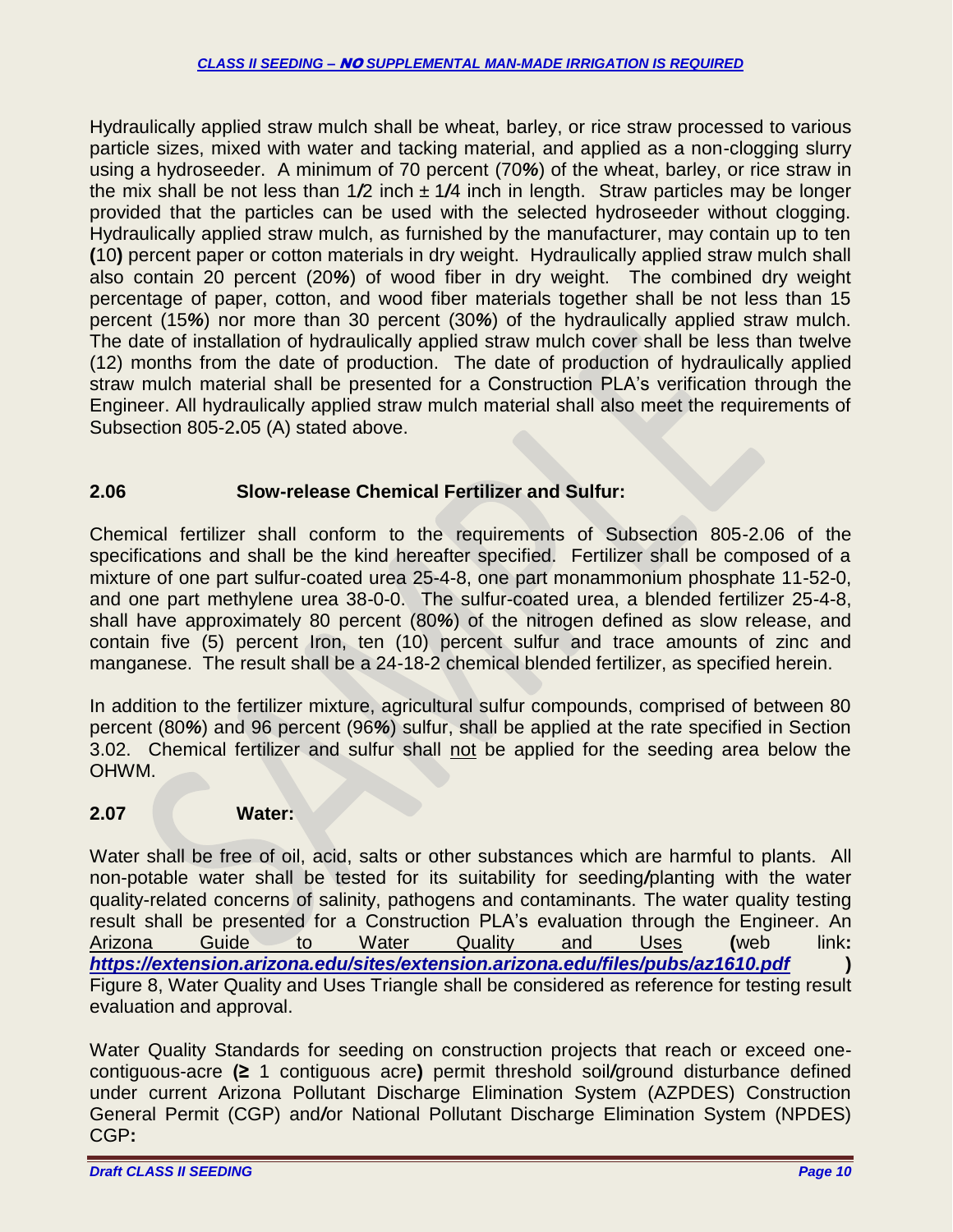**(A)** On Arizona Non-Native Americans Land **(Non-Tribal)**, water quality for seeding construction within 0**.**25-mile buffer zones of Impaired and*/*or Outstanding Arizona Waters (OAWs) shall meet the standards of current AZPDES CGP, as well as requirements of these Special Provisions.

The web link of ADEQ's eMaps within the State of Arizona: *<http://gisweb.azdeq.gov/arcgis/emaps/?topic=impaired>*

**(B)** Water quality for seeding construction within Arizona Native Americans Land **(Tribal)** shall meet the standards of EPA-established or approved Total Maximum Daily Loads (TMDLs) under current NPDES CGP, as well as requirements of these Special Provisions.

The web link of EPA-established or approved TMDLs within the State of Arizona: *[https://iaspub.epa.gov/waters10/attains\\_index.control?p\\_area=AZ](https://iaspub.epa.gov/waters10/attains_index.control?p_area=AZ)*

The source of water shall be approved by a Construction PLA through the Engineer prior to use.

### **2.08 Compost:**

Compost in bulk or furnished in containers or bags, shall consist of composted organic vegetative materials and may contain worm castings. No animal manures or city biosolids shall be used in the composting or added to the compost. Prior to being furnished on the project, compost samples shall be tested for the specified microbiological and nutrient conditions, including maturity and stability, by a testing laboratory approved for testing of organic materials. During pre-activity seeding construction meeting, compost test written results submitted to the Engineer for approval shall be within nine (9) months from the date of the official lab test.

Compost material shall be dark brown in color with the parent material composted and no longer visible. The structure shall be a mixture of fine and medium size particles and humus crumbs. The maximum particle size shall be within the capacity of the contractor's equipment for application to the constructed slopes. The odor shall be that of rich humus with no ammonia or anaerobic odors.

| <b>TABLE 3</b>                 |                                         |  |  |
|--------------------------------|-----------------------------------------|--|--|
| Cation Exchange Capacity (CEC) | Greater than 45 meg/100 g               |  |  |
| Carbon: Nitrogen Ratio (C: N)  | Less than 20:1                          |  |  |
| pH (of extract)                | $5.0 - 8.5$                             |  |  |
| <b>Organic Matter Content</b>  | Greater than 30%                        |  |  |
| Total Nitrogen (not added)     | Greater than 1%                         |  |  |
| Micronutrients (added)         | S, Ca, Mg, Na, Fe, Al, Mn, Cu,<br>Zn. B |  |  |

Bulk Compost shall also meet the requirements of Table 3**:**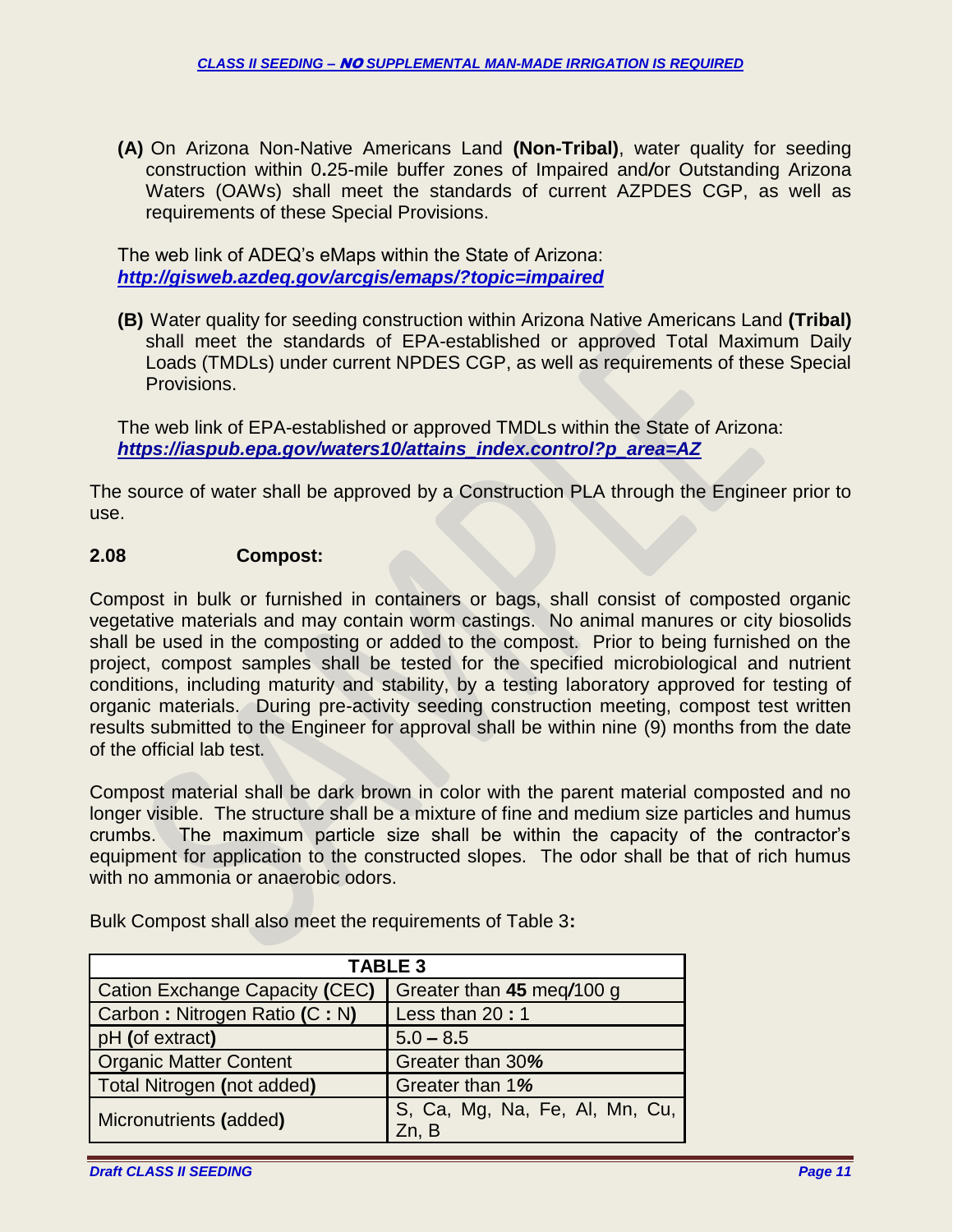| <b>Maturity Index</b>                                                                    | Greater than 50% on Maturity<br>Index at a 10 : 1 ratio                                                                                                                      |  |
|------------------------------------------------------------------------------------------|------------------------------------------------------------------------------------------------------------------------------------------------------------------------------|--|
| Stability Indicator, CO <sub>2</sub> Evolution:<br><b>Biologically Available C (BAC)</b> | Less than $4mgCO2-C/gOM/day$<br>is desirable.<br>From 4 through 8mg $CO2-C/g$<br>OM/day is acceptable.<br>Greater than 8mg CO <sub>2</sub> -C/g<br>OM/day is not acceptable. |  |
| The CEC lab testing method shall refer to EPA9081 at the web link:                       |                                                                                                                                                                              |  |
| http://epa.gov/osw/hazard/testmethods/sw846/pdfs/9081.pdf                                |                                                                                                                                                                              |  |

Bulk compost is preferred and shall be applied to areas designated for seeding at the specified rate of 15 cubic yards per acre prior to final tillage for incorporation into the soil seedbed. Unless otherwise approved by the Engineer, bulk compost shall be engaged to all areas where equipment can be operated for final tillage in order to incorporate into the soil seedbed**.** Bulk compost may be substituted with hydraulically applied compost for small sized projects that cover less than five (**<** 5) acres of Class II Seeding as evaluated by a Construction PLA, as well as approved by the Engineer.

The volume of bulk compost shall be measured and documented for a Construction PLA's verification and approval through the Engineer.

In areas where bulk compost cannot be applied by broadcast methods, compost shall be applied hydraulically as per the approval of the Engineer. Hydraulically applied compost shall be applied at the rate of 3**,**000 pounds per acre to mini-benched slopes or on other approved areas for incorporation into the soil seedbed. For seeding areas 3**:**1 and flatter where bulk compost cannot be employed, hydraulically applied compost shall be utilized at the rate of 3*,*000 pounds per acre as per the approval of the Engineer. Hydraulically applied compost may also be combined with soil amendments and fertilizer in the same slurry under the approval of the Engineer. Seed shall be employed separately after the implementation of hydraulically applied compost and prior to the final mulch cover.

The weight of hydraulically applied compost shall be measured and documented for a Construction PLA's verification and approval through the Engineer.

| <b>TABLE 4</b>                                  |                                           |  |  |
|-------------------------------------------------|-------------------------------------------|--|--|
| <b>Cation Exchange Capacity (CEC)</b>           | Greater than 55 meg/100 g *               |  |  |
| Carbon: Nitrogen Ratio (C: N)                   | Less than 20:1                            |  |  |
| pH (of extract)                                 | $5.0 - 8.5$                               |  |  |
| <b>Organic Matter Content</b>                   | Greater than 35%                          |  |  |
| Total Nitrogen (not added)                      | Greater than 1%                           |  |  |
| Micronutrients (added)                          | S, Ca, Mg, Na, Fe, Al, Mn, Cu,<br>Zn, B   |  |  |
| Stability Indicator, CO <sub>2</sub> Evolution: | Less than 4mg CO <sub>2</sub> -C/g OM/day |  |  |

Hydraulically applied compost shall meet the requirements of Table 4 below: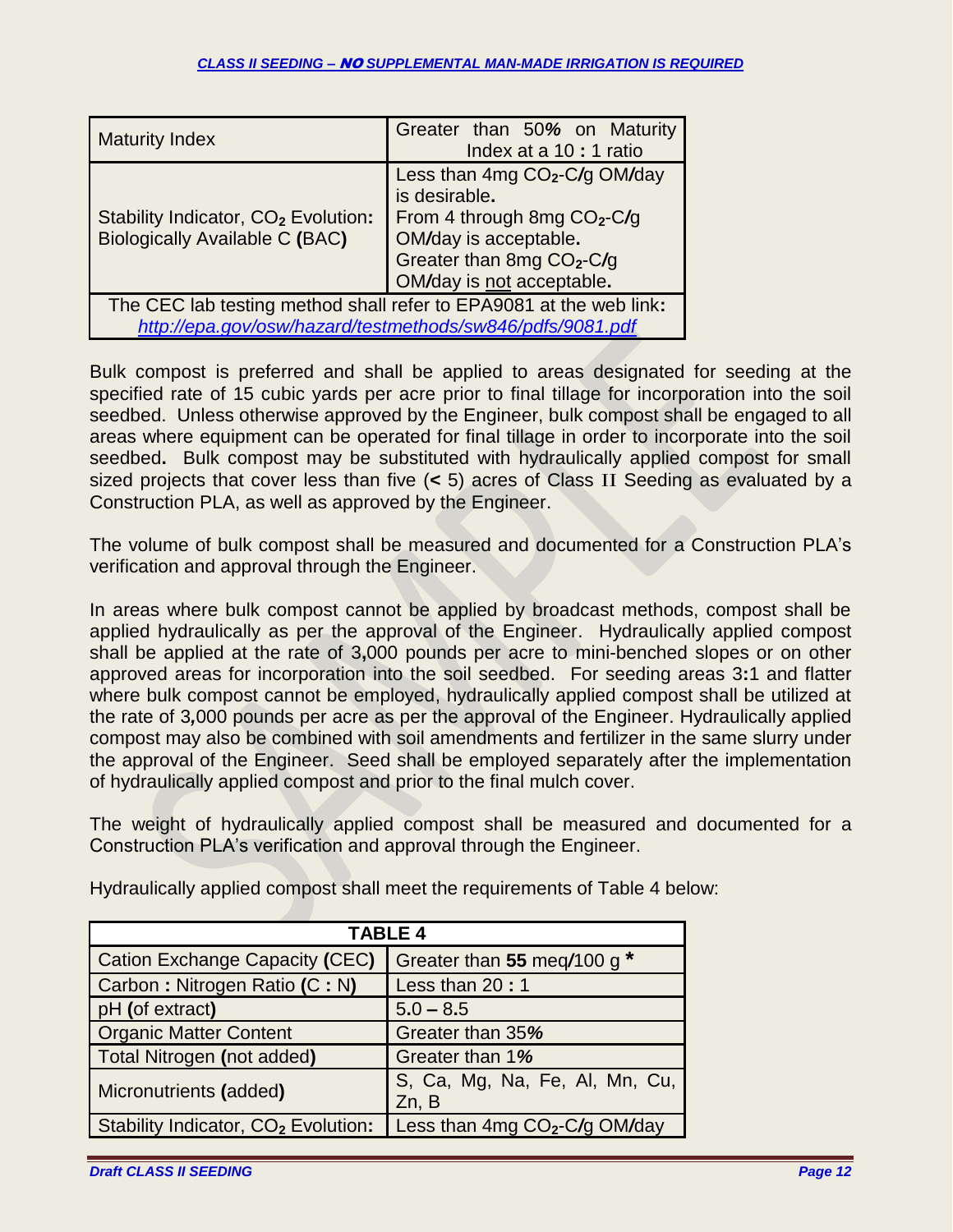| Biologically Available C (BAC)                                                                                                  | is desirable.<br>From 4 through 8mg $CO2-C/g$<br>OM/day is acceptable.<br>Greater than 8mg CO <sub>2</sub> -C/g<br>OM/day is not acceptable. |  |
|---------------------------------------------------------------------------------------------------------------------------------|----------------------------------------------------------------------------------------------------------------------------------------------|--|
| <b>Moisture Content by Weight</b>                                                                                               | From 15% through 25%                                                                                                                         |  |
| The CEC lab testing method shall refer to EPA9081 at the web link:<br>http://epa.gov/osw/hazard/testmethods/sw846/pdfs/9081.pdf |                                                                                                                                              |  |

**\*** When CEC is from 50 meq*/*100 g through 55 meq*/*100 g, in order to be approved, the contractor may add 100 pounds additional Hydraulically Applied Compost per acre to compensate for the lower-than-standard CEC value.

Compost shall not be applied for the seeding area below the OHWM. The choice between bulk compost and hydraulically applied compost shall be evaluated, as well as coordinated by a Construction PLA according to specific project conditions with the approval of the Engineer.

## **2.09 Soil Conditioners:**

Soil conditioners, when required, will be as shown in the Special Provisions.

- **3.0 Construction Requirements:**
- **3.01 General:**

## **Seeding Operations:**

At least two (2) weeks prior to beginning seeding, the contractor shall complete and submit a batch mix and seed application form to the Engineer for approval. The batch mix form will be supplied by the Engineer.

After acceptance of the form stated above, the Engineer and contractor in coordination with Construction PLA shall determine a half-acre (0**.**5 acre) sample demonstrative area to be seeded and mulched prior to applying seed to the remainder of the project. Both regular straw mulch and hydraulically applied straw mulch shall be applied to the sample demonstrative area, as determined during on-site pre-activity seeding construction meeting. Both straw mulches shall be representative of the materials proposed for use on the project. If the seeding and mulching procedures, as well as outcomes are acceptable by a Construction PLA, the contractor shall begin seeding operations as specified herein. Photographic Documentation of half-acre (0**.**5 acre) sample demonstrative seeded*/*mulched area shall be recorded and submitted to a Construction PLA, as comparative standard representation (mandatory visual reference) for Seeding Acceptance under Subsection 3**.**07 stated below.

The contractor shall notify the Engineer at least two (2) days prior to commencing any phase of seeding operations for the remainder of the project.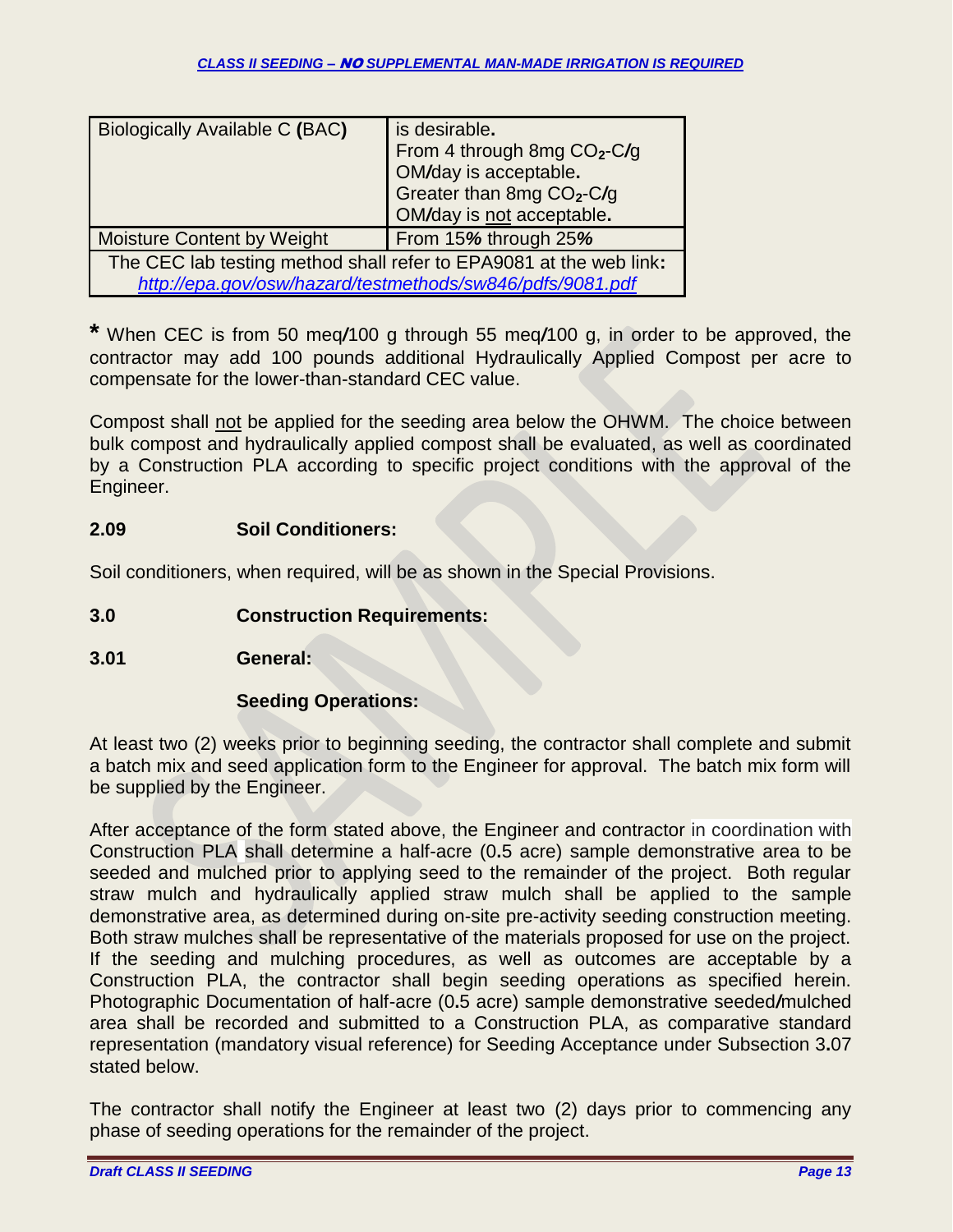The equipment and methods used to distribute seeding materials shall provide an even and uniform application of seed, mulch, and other materials at the specified rates.

It is the contractor's responsibility to furnish all suitable equipment for soil tillage, seeding, and mulching at no additional cost to the Department.

Unless specified otherwise in the Special Provisions, seeding operations shall not be performed on undisturbed soil outside the clearing and grubbing limits of the project or on steep rock cuts.

The contractor shall coordinate the seeding operations with the grading operations to determine mobilization frequency as embankment and cut slopes are finished throughout the duration of the project. Seeding shall be done during suitable weather and soil conditions (soil–water and soil–temperature regimes) for tillage and placement of materials. Seeding operations shall not be performed when wind exceeds ten (10) miles per hour or, if in the opinion of the Engineer, conditions would prevent uniform application of materials or would carry seeding materials into areas not designated for seeding. If wind exceeds ten (10) miles per hour, the seeding operation shall be evaluated by a Construction PLA and approved by the Engineer. If approved, the contractor shall perform seeding operation close to the ground surface with a hydro**-**seeding hose and hand**-**held hose**-**end sprayer nozzle or other equivalently effective seeding methods to guarantee all seeding materials are applied on the target area without being blown away by wind. The contractor is responsible to protect ambient air and water quality during seeding operation.

The contractor shall not expose an area greater than 750,000 square feet **(**≤17**.**22 acre**)** at any one location within the project limits until the seeding proposed for that portion of the project has been installed and accepted by the Engineer. Seeding shall be accomplished within 14 days after slopes and disturbed areas have been completed. Seeding operations shall comply with Subsection 104**.**09 and the applicable portions of Section 203 of the specifications, and as directed by the Engineer.

Frequent mobilizations may be required to accomplish seeding as specified herein. The Department will consider the cost of such multiple mobilizations to be included in the price bid for the seeding. No adjustments will be made to the contract for the number of seeding mobilization activities. Should the contractor fail to provide seeding for a sub-area as specified herein, the Engineer will immediately notify the contractor of such non-compliance. Should the contractor fail to immediately remedy the unstabilized area, the Engineer may suspend work until such seeding stabilization has been completed, or proceed to provide the necessary seeding stabilization. The entire cost of such work will be deducted from the monies due or to become due to the contractor. In addition, no adjustment to the contract time will be made for suspensions resulting from the contractor's failure to provide seeding for a sub-area within the time periods specified herein.

## **3.02 Tillage:**

Where equipment can operate, the area to be seeded shall be prepared with a ripper bar, chisel plow, or with other devices to provide thorough soil cultivation to the depth specified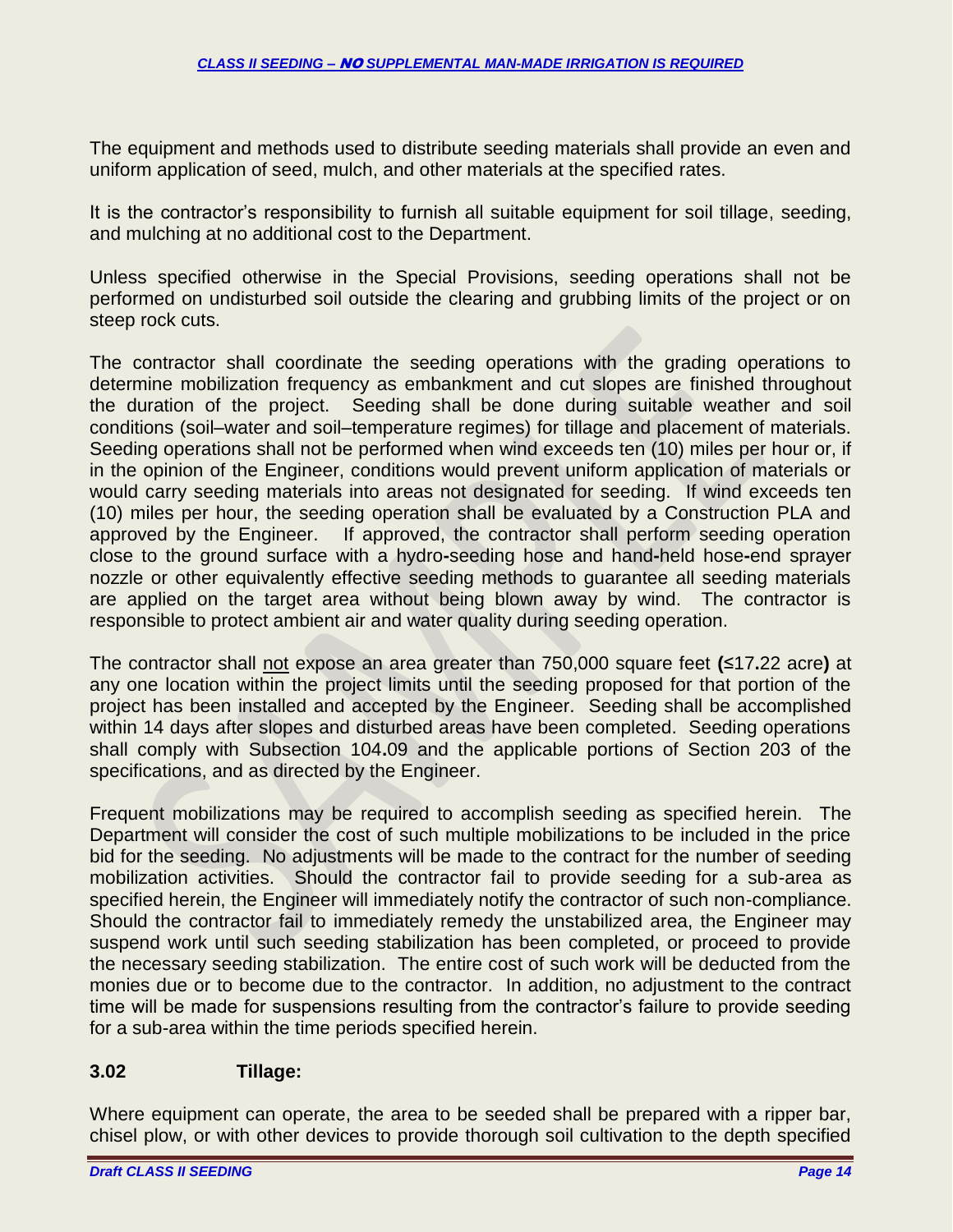below. It is the contractor's responsibility to furnish all suitable equipment for soil tillage at no additional cost to the Department.

Where equipment is not suitable for operation, hand tillage and*/*or other manual methods shall be utilized as approved by the Engineer. Tillage depth shall follow the requirements specified herein in accordance with assessment*/*measurement from a Construction PLA, as well as acceptance by the Engineer.

For areas too steep to be prepared for seeding after the slope has been completed, as determined by the Engineer, tillage shall be accomplished with appropriate equipment as the slope is being constructed. On slope areas, all tillage shall be horizontal and parallel to the contours of the areas involved in order to create a roughened surface condition to reduce stormwater runoff velocity and volume. All seeded areas suitable for tillage shall be pre-tilled to promote on-site stormwater infiltration and alleviate stormwater surface runoffs, as a part of stormwater peak flow and Volume Reduction Approaches (VRAs). All project areas eroded shall be restored to the specified condition, grade, and slope as directed prior to seeding.

Cut slopes shall be prepared with ridges and deep tillage, or shall be mini-benched so as to detain rainwater*/*moisture close to its source. On fill slopes, the operations shall be conducted in such a manner as to form minor ridges thereon to assist in retarding runoff associated erosion*/*pollution and favor germination of the seed through detaining rainwater*/*moisture close to its source.

Except as specified herein, slopes shall be constructed in accordance with Subsection 203-3**.**03(B) of the specifications. Cut slopes flatter than 3**:**1 (horizontal to vertical) shall be tilled a minimum of 12 inches in depth, and fill slopes flatter than 3**:**1 shall be tilled to a six-inch minimum depth. All slopes steeper than 3**:**1, and areas which could potentially be affected by underground utilities, shall be tilled to a minimum six (6) inches in depth, and left in a roughened surface condition as they are constructed.

Tillage shall be a minimum of two (2) inches in depth for the first ten (10) feet from the toe of AC wedge including shoulder build-up areas (edge of pavement build-up areas) or from the outside edge of curb and gutter.

Care shall be taken during the seeding operations to prevent damage to existing trees and shrubs in the seeding area in accordance with the requirements of Subsection 107**.**11 of the specifications.

Tillage may require passing the equipment over the area several times to provide thorough soil cultivation. Furrows from tillage shall be no more than 12 inches apart. No work shall be done when the moisture content of the soil is unfavorable to tillage.

All competitive vegetation shall be uprooted prior to seeding and the soil shall be left in a friable roughened surface condition free of clods or large stones over four (4) inches in any dimension, and other foreign material that would interfere with the seeding operation. Exposed stones larger than four (4) inches shall be removed and disposed of in an approved manner prior to grading and seeding. Invasive and non-native weed species shall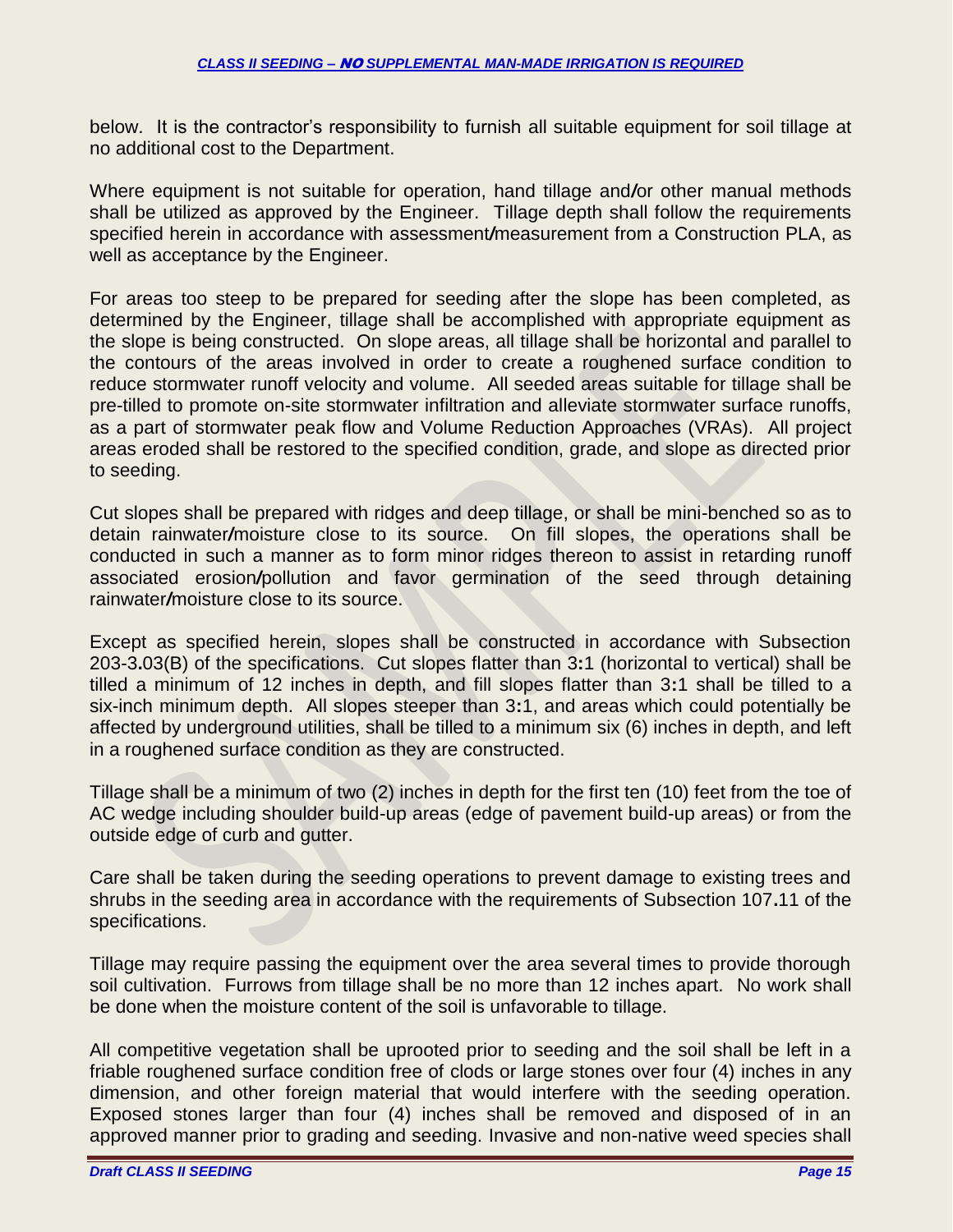be eradicated according to MISCELLANEOUS WORK **(**CONTROL OF NOXIOUS PLANTS**)** of these Special Provisions whenever applicable.

Regardless of the method of seeding application, all areas prepared with tilling shall have chemical fertilizer and soil amendments (sulfur and compost) uniformly applied and incorporated (disked) into the soil prior to final tillage and seeding.

Chemical fertilizer and sulfur shall be applied at the rate of 200 pounds each per acre. Bulk compost shall be applied at the rate of 15 cubic yards per acre.

Unless otherwise approved by the Engineer, bulk compost shall be applied using broadcast methods to all areas where equipment can be operated. For areas where bulk compost cannot be applied by broadcast methods, as evaluated by a Construction PLA and determined by the Engineer, compost shall be applied hydraulically at the rate specified in Section 2**.**08 above. Hydraulically applied compost shall not be combined with seed and*/*or final mulch cover in the same slurry. However, sulfur and fertilizer may be utilized together with hydraulically applied compost in the same slurry with the approval of the Engineer.

Slopes 3**:**1 and flatter shall have fertilizer, sulfur, and compost tilled*/*disked into a minimum of the top four (4) inches of the surface. Slopes steeper than 3**:**1 shall have fertilizer, sulfur, and compost uniformly broadcast for incorporation into the soil as directed by the Engineer. Unless otherwise operated together with hydraulically applied compost for the approved locations, fertilizer and sulfur shall not be applied hydraulically to areas for seeding.

For mini-benched slopes, fertilizer, compost, and sulfur shall be applied at the specified rates with no tillage or incorporation.

Seeding shall not initiate until all tillage areas and*/*or mini-benched slopes are accomplished as approved by a Construction PLA through the Engineer.

## **3.03 Seeding:**

#### **(A) General:**

Drill seeding with straw mulch shall be considered as the preferred method of seed application when practicable. Unless otherwise approved by the Engineer, drill seeding shall be used for all areas with slopes of 3**:**1 or less.

Hydroseeding shall be the alternative method for seed distribution for slopes in excess of 3**:**1, and where drill seeding is not practicable or suitable for soil conditions and seed types, as determined by the Engineer.

Seeds not suitable for drill seeding and hydroseeding methods shall be broadcast manually. Areas to be seeded manually shall be completed after the final soil tillage and prior to any drill or hydroseeding.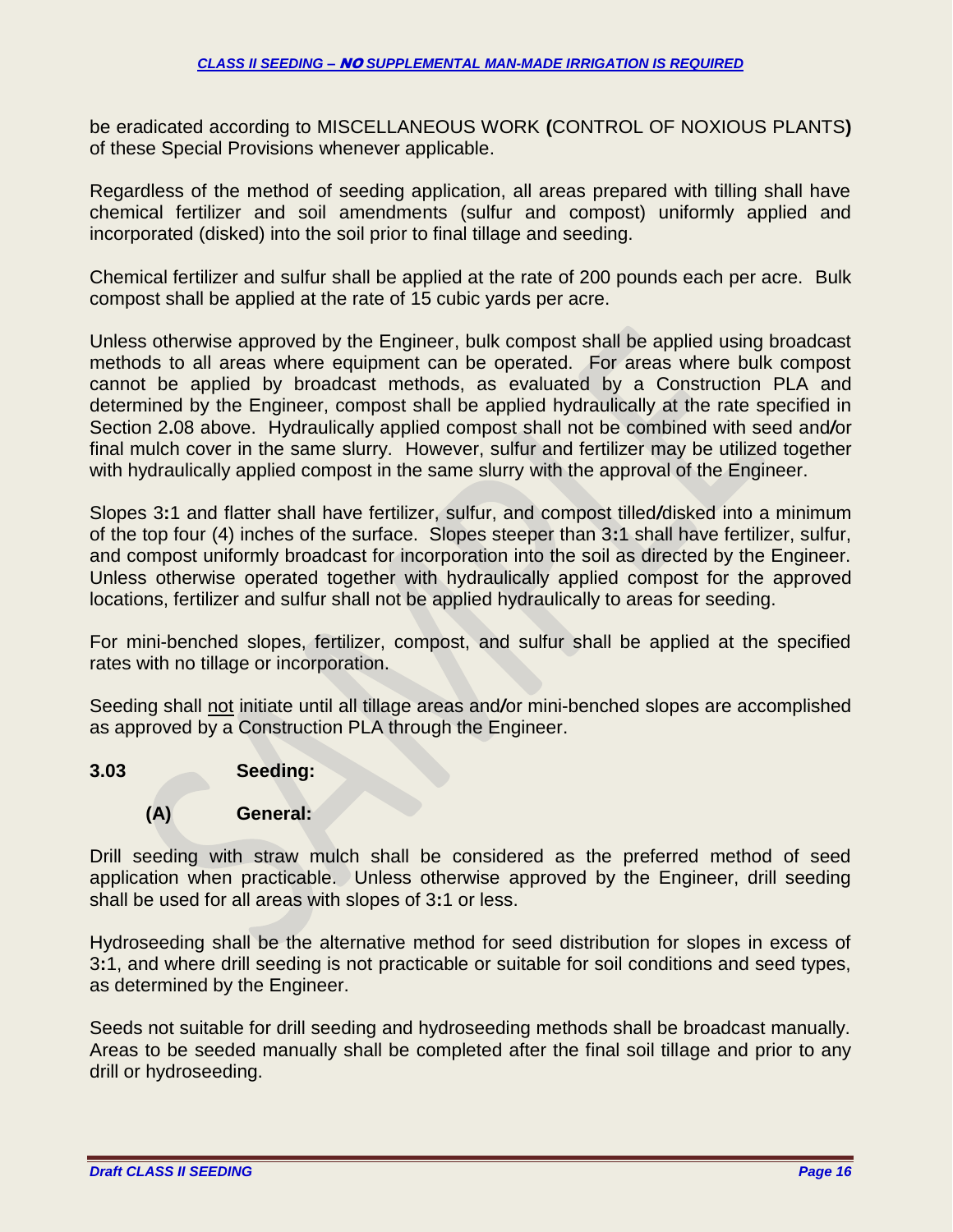Regardless of the seeding method(s), the contractor is responsible to guarantee intimate seed**-**soil contact. Seed application on top of straw mulch cover or hydraulically applied straw mulch cover shall be rejected.

Final straw mulch cover or hydraulically applied straw mulch cover shall be applied on all seeded areas, as specified in Sections 3**.**04 and*/*or 3**.**05, within 24 hours of seed application. Seeding application shall be accomplished prior to installation of straw mulch cover or hydraulically applied straw mulch cover. Combining the seed application process with the mulching process will not be acceptable. By implementing Low Impact Development **(**LID**)** source-control measure, the contractor shall install final straw mulch cover or hydraulically applied final straw mulch cover to minimize raindrop splash erosion and wind erosion*/*dust, as close as possible at the source of disturbance to protect all seeded areas. Thermally-refined wood fiber shall not be utilized solely as final mulch cover to protect all seeded areas. Seeds shall be neither exposed nor visible after the installation of straw mulch cover or hydraulically applied straw mulch cover.

Unless otherwise specified in the Special Provisions, Class II seeding areas shall not be watered after planting.

# **(B) Drill Method:**

After the tillage and incorporation of fertilizer, sulfur, and compost is completed and accepted by the Engineer, seed shall be planted with a drill seeder capable of accurately metering the specific seed mix. Use of a drill seeder shall not damage the prepared seedbed, and shall provide a soil cover over the planted seed.

Seed shall be planted approximately 1*/*4 inch deep, with a maximum depth of 1*/*2 inch. The distance between the furrows produced using the drill process shall not be more than eight (8) inches. If the furrow openers on the drill exceed eight (8) inches, the area shall be drilled twice. Seeding shall be done with grass seeding equipment with double disc openers, depth bands, packer wheels or drag chains, rate control attachments, seed boxes with agitators and separate boxes for small seed. Seed of different sizes shall be sowed from at least two (2) separate boxes adjusted or set to provide the planting rate as specified.

# **(C) Hydroseed Method:**

Areas and seed types not suitable for drill-seeding, as determined by the Engineer, shall be hydroseeded. The contract-specified seed shall be applied in a slurry containing 200 pounds of thermally-refined wood fiber and a minimum of 40 pounds tacking agent per acre. Seed shall not be in the slurry for more than 30 minutes. Hydroseeded areas shall have 100 percent (100*%*) coverage from all directions as evaluated by a Construction PLA, as well as approved by the Engineer. Hydroseeded areas shall also be mulched, as specified in Sections 3**.**04 or 3**.**05, within 24 hours of application of the seed.

# **(D) Manual Application:**

Manually applied seeds shall be broadcast evenly to produce uniform distribution over the seeded areas.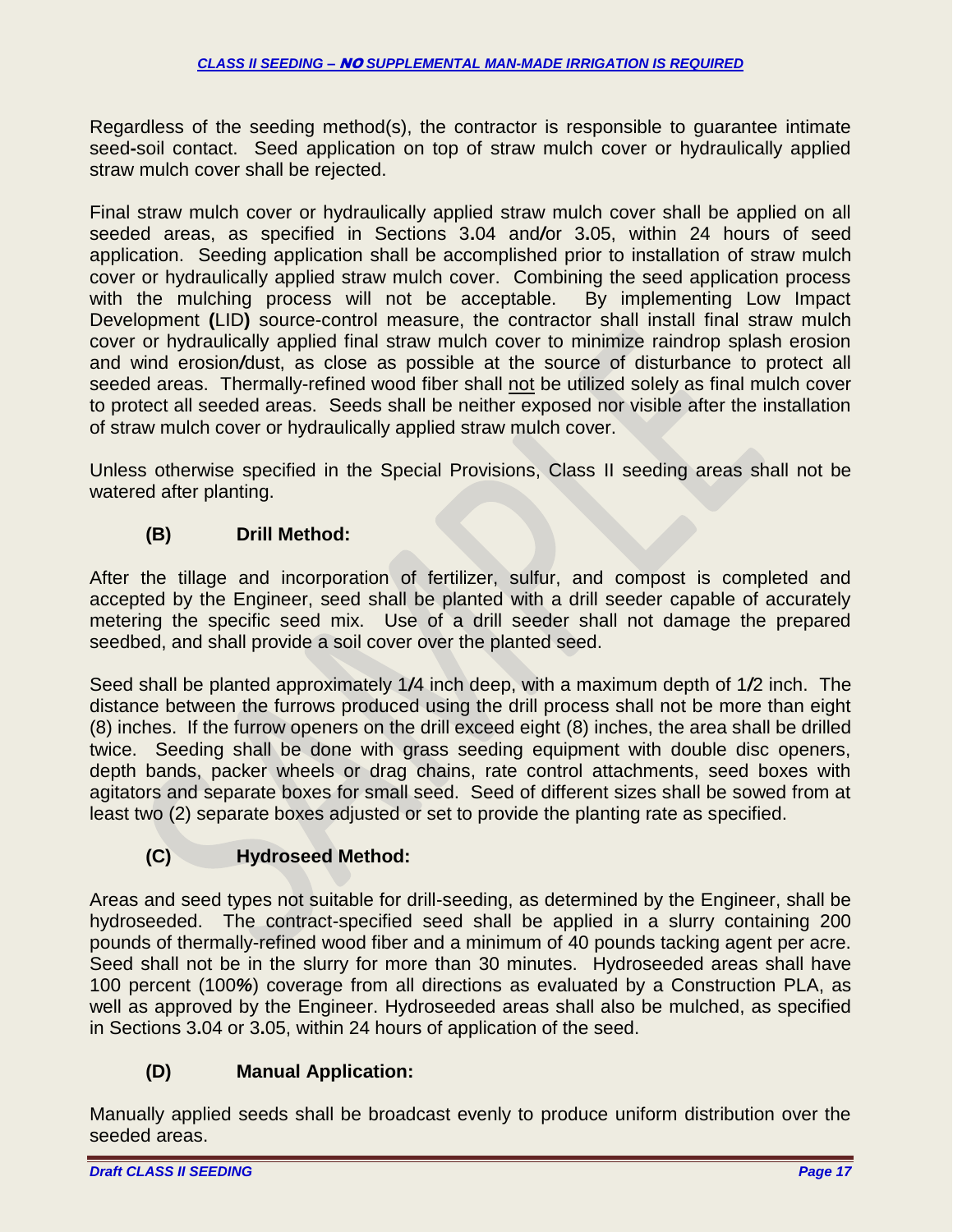### **3.04 Applying Straw Mulch:**

#### **(A) General:**

Within 24 hours after each area is planted, straw mulch shall be uniformly applied at the minimum rate of 2 1*/*2 tons per acre for areas to be crimped and tacked, and minimum two (2) tons per acre for tacked-only areas. Except for edge of pavement build-up areas, and unless otherwise specified by the Engineer, straw mulch shall be applied to all seeded areas. Areas to receive hydraulically applied straw mulch, if directed by the Engineer, shall be mulched in accordance with Section 3**.**05.

During seeding and mulching operations, care shall be exercised to prevent drift and displacement of materials. Mulch material which is placed upon trees and shrubs, roadways, structures, and upon any areas where mulching is not specified, or which is placed in excessive depths on mulching areas, shall be removed as directed. Mulch materials which are deposited in a matted condition shall be loosened and uniformly spread to the specified depth over the mulching areas. Any unevenness in materials shall be immediately corrected by the contractor. In addition, the contractor shall minimize production of dust or other airborne particulate matter during application of straw mulch, either by moistening the straw, modifying equipment with misters, or through other means approved by the Engineer.

Except as specified in the next paragraph, straw mulch applied to seeded areas shall be immediately affixed by crimping and tacking after application. No mulch shall be applied to seeding areas which cannot be crimped and*/*or tacked by the end of each day. Any drifting or displacement of mulch before crimping and*/*or tacking shall be corrected by the contractor at no additional cost to the Department.

Crimping shall not be required for areas that are steeper than 3**:**1. Crimping may also be waived, when specifically directed by the Engineer, for drill seeded or hydroseeded areas with rocky conditions or other areas deemed unsuitable by the Engineer for crimping. Straw mulch applied to such areas shall only be tacked, as specified in Subsection 3**.**04(C) below.

Prior to the application of a tacking agent, protective covering shall be placed on all structures and objects where stains would be objectionable. All necessary precautions shall be taken to protect the traveling public and vehicles from damage due to drifting spray.

# **(B) Anchorage by Crimping:**

Except as specified above in 3**.**04(A), crimping shall be required for all straw mulched areas. Straw mulch shall be anchored into the soil with a heavy disc. Discs shall be flat and serrated, with at least 1*/*4 inch thickness having dull edges, and spaced no more than nine (9) inches apart. Straw mulch shall be anchored to a depth of at least two (2) inches and shall not be covered with an excessive amount of soil. Anchoring operations shall be across the slopes where practical, with no more than two (2) passes of the anchoring equipment. Immediately following the crimping operation, the crimped area shall be tacked as specified in Subsection 3**.**04(C) below.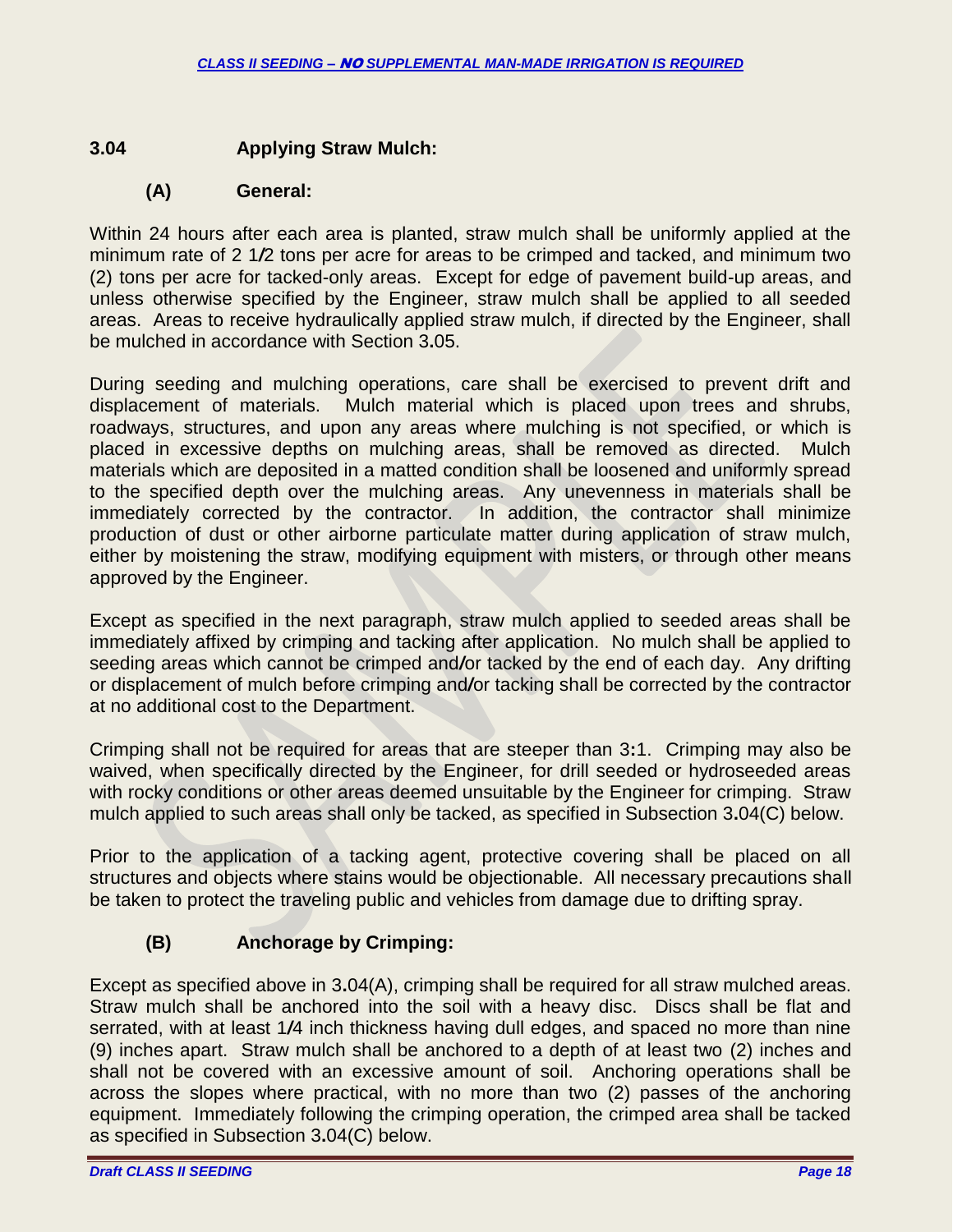# **(C) Anchorage by Tacking:**

Straw mulch shall be anchored by tacking, using a slurry consisting of a minimum of 150 pounds of tacking agent, 500 pounds of thermally refined wood fiber mulch, and 300 gallons of water per acre. The contractor may increase the quantities of components to ensure the stability of the straw mulch to provide erosion control during the 45 calendar-day maintenance period at no additional cost to the Department.

## **3.05 Hydraulically Applied Straw Mulch with Tacking Agent:**

Areas seeded but not practical for straw mulch, as determined by the Engineer, shall have hydraulically applied straw mulch with tacking agent applied at the variable rates shown in the Table 5 below.

| <b>TABLE 5</b>                                            |                                                                                         |                                                                            |                                                                                    |
|-----------------------------------------------------------|-----------------------------------------------------------------------------------------|----------------------------------------------------------------------------|------------------------------------------------------------------------------------|
| Slope (H:V)                                               | <b>Hydraulically Applied</b><br><b>Straw Mulch</b><br>(pounds per acre - dry<br>weight) | <b>Tacking Agent</b><br>(pounds pure<br>mucilage per acre<br>- dry weight) | <b>Thermally-Refined</b><br><b>Wood Fiber</b><br>(pounds per acre -<br>dry weight) |
| Flat to 6:1                                               | 2,000                                                                                   | 150                                                                        | 400                                                                                |
| From greater than<br>6:1 to 3:1                           | 2,500                                                                                   | 150                                                                        | 500                                                                                |
| Greater than 3:1                                          | 3,000                                                                                   | 200                                                                        | 600                                                                                |
| <b>Erosive Soil</b><br>Slopes or Highly<br>Erosive Areas* | 3,500                                                                                   | 250                                                                        | 700                                                                                |
| * As determined by Engineer                               |                                                                                         |                                                                            |                                                                                    |

The contractor shall submit a batch (tank) mix quantity schedule for mulch application to the Engineer for approval prior to mixing hydraulically applied straw mulch, thermally**-**refined wood fiber, and tacking agent in a slurry. Batch mixing and coverage will be monitored throughout the seeding operations. The contractor shall coordinate the mixing and application operations with the Engineer in advance of all mixing. Fertilizer or seed shall not be mixed into any slurry for temporary erosion control mulch application.

## **3.06 Shoulder Build-up Areas – Edge of Pavement Build-up Areas:**

Seeding shall be applied to all new earthen and milled asphaltic concrete edge of pavement build-up areas. Edge of pavement build-up areas shall be tilled two (2) inches deep from the toe of AC wedge to the toe of the edge of pavement build-up area prior to seeding.

After the two-inch tillage is complete, compost, fertilizer, seeding, and mulching shall be done in three (3) separate steps. For the first step, fertilizer and compost shall be broadcast evenly over both types of edge of pavement build-up areas. For the next step, seed shall be applied by hydroseeding for both types of areas. For the third step, seeded edge of pavement build-ups comprised of milled asphaltic concrete shall have hydraulically applied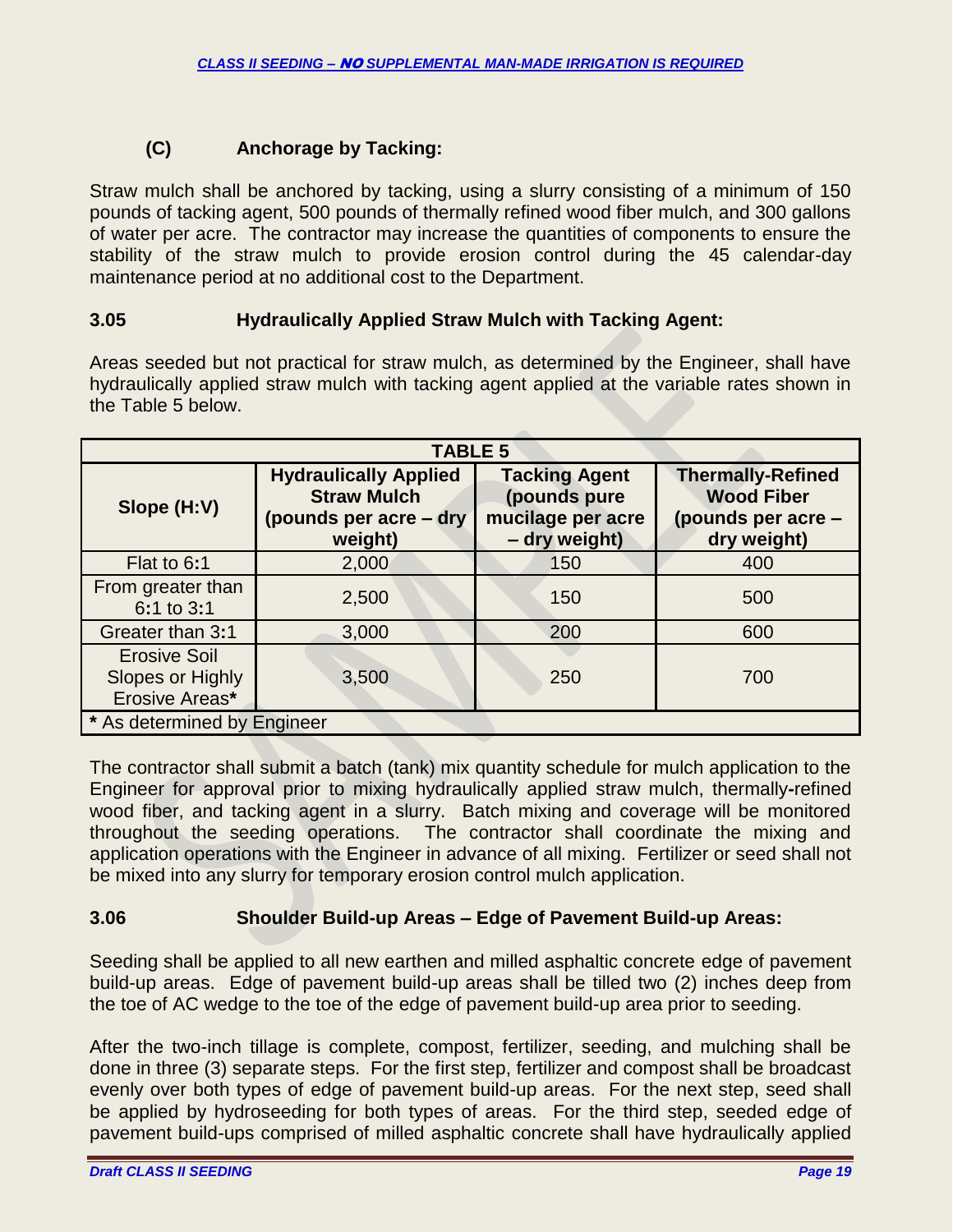straw mulch and tacking agent applied, and earthen edge of pavement build-up areas shall have straw mulch or hydraulically applied straw mulch applied, with a tacking agent in either case. No crimping shall be required.

The application rate of hydraulically applied straw mulch and tacking agent shall be as specified in Table 5 above.

## **3.07 Seeding Acceptance:**

After application the Engineer will inspect seeded areas or sub-areas for conformance to the contract requirements. The contractor shall correct, to the satisfaction of the Engineer, any areas not conforming to the specifications. The 45**-**calendar**-**day seeding maintenance period will begin upon acceptance of the area by a Construction PLA through the Engineer.

The contractor shall maintain and stabilize each area or sub-area, including edge of pavement build-up areas, for a minimum period of 45 calendar days after application of the seeding and mulching materials as evaluated by a Construction PLA, as well as approved by the Engineer. Any areas damaged from erosion, or that have less than 90 percent (**<** 90*%*) of remaining final mulch cover, shall be re-seeded, re-mulched, and re-tacked at no additional cost to the Department. The Construction PLA shall assess the seeded area in comparison to the pre-established half**-**acre (0**.**5 acre) sample demonstrative area for Class II Seeding to determine the necessity of re-seeding, re-mulching, and re-tacking.

Except for projects with Landscape Establishment, seeding shall be completed, including the 45**-**calendar**-**day maintenance period, prior to final acceptance, or sooner if required in the SWPPP or elsewhere in the contract documents. Seeding used as part of a landscape project shall be completed, including the 45**-**calendar**-**day maintenance period, before the end of the Construction Phase.

## **4.0 Method of Measurement:**

Seeding (Class II) will be measured by the acre, to the nearest one acre of ground surface seeded. Measurements will be along the ground surface for the areas seeded and mulched, as approved by the Engineer.

## **5.0 Basis of Payment:**

During pre-activity construction meeting, the contractor in conjunction with Engineer shall verify and be in agreement with the quantity of seeding areas as evaluated by a Construction PLA. The quantity of areas to be seeded shall be in compliance with environmental requirements.

The accepted quantities for Seeding (Class II), measured as provided above, will be paid in two (2) phases corresponding to the application stage and the 45 calendar**-**day maintenance stage.